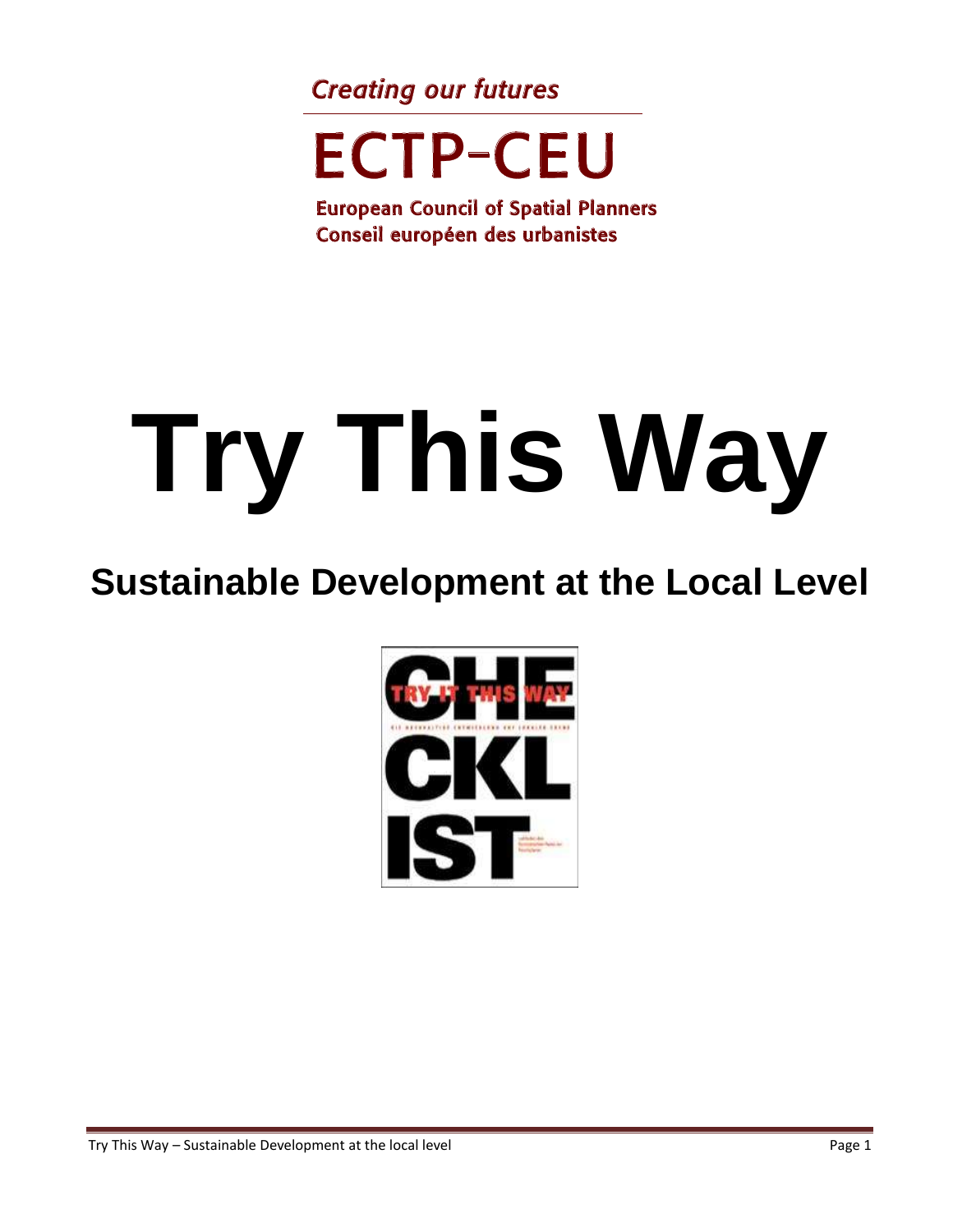#### **Contents**

#### **Part 1**  *Introduction*

| A practical guide for sustainable planning |   |  |  |
|--------------------------------------------|---|--|--|
| Structure of this guide                    | 6 |  |  |
| How to use this guide                      |   |  |  |

#### **Part 2**

#### *Aspects of Sustainable Development*

| Water                              | 9  |
|------------------------------------|----|
| Air and Noise                      | 11 |
| Soil and Land                      | 13 |
| Nature and Ecology                 | 15 |
| <b>Transport and Accessibility</b> | 17 |
| Energy                             | 19 |
| Waste                              | 21 |
| Heritage and Regeneration          | 23 |
| Risk and Hazard                    | 25 |
| Social quality                     | 27 |

#### **Part 3**

#### *Steps towards Sustainable Development*

| Policy preparation | 29 |
|--------------------|----|
| Plan design        | 31 |
| Plan approval      | 33 |
| Implementation     | 35 |
| Monitoring         | 37 |
|                    |    |
| Acknowledgement    | 38 |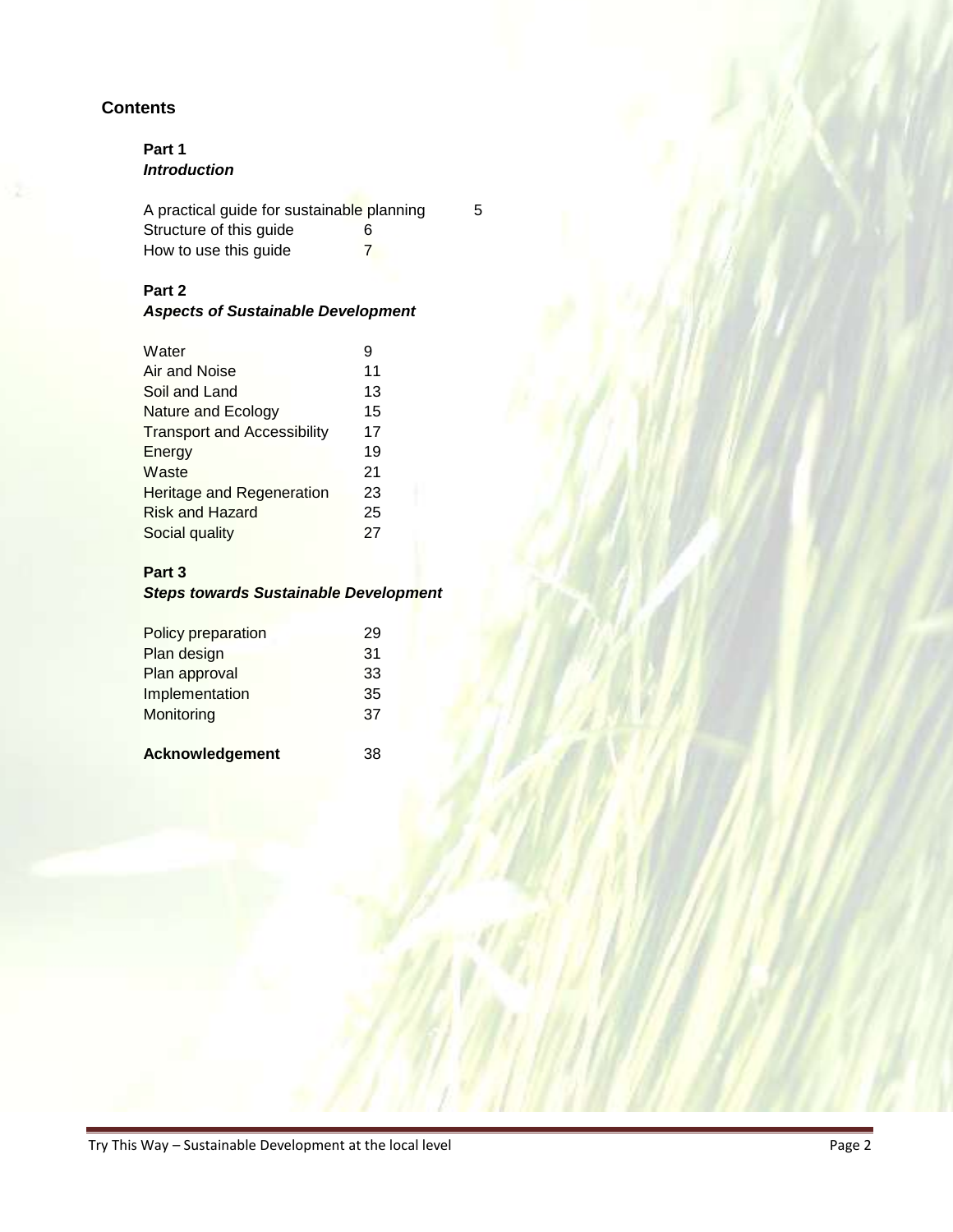#### **Part 1 - Introduction**

#### *A practical guide for sustainable planning*

The European Council of Town Planners aims to provide an overview of practical recommendations for planners on how to contribute to sustainable development in spatial planning in day-to-day practice.

This guide gives recommendations and tips on what can be done by planners, and how to do it. Although knowledge about sustainable development and support for sustainable development objectives are widespread, many planners experience problems in their daily work. Most planners seem to be convinced that sustainable planning is needed, but the gap between agreements and practical application is wide. Conventional routines easily dominate in organisations of many different disciplines.

The large availability of information, studies, projects and good practice guides was the starting point of the ECTP's working group. The demand of spatial planners for a practical tool was the motive to prepare a concise guide. Therefore it has been set up as a series of checklists, organised according to the various aspects of sustainability as well as according to the various steps in planning processes.

Sustainable development requires different approaches depending on who is involved, the stage of the planning process, and the planning or political context in a country - or even in a city. In some situations, there are more opportunities than in others for a different approach; an approach which is more informal and more experimental.

#### **Scope of this guide**

The range of sustainable development aspects, scales, spatial and functional areas is wide.

Sustainable development includes ecological, economic and social aspects. For the purpose of this guide, these aspects are considered as far as they influence, or can be influenced by, spatial planning.

This guide concentrates on planners' activities and interventions related to planning on the local scale, from single projects to general land-use planning. The subject is viewed from the local plan to the smaller scale of public space as well as to the bigger scale of settlement structure and surrounding region. The focus is both on new city expansions and existing urbanised areas that need reconstruction. More precisely, this guide reflects the range of general planning, land-use planning, city expansion, urban development, new extensions, new infrastructures, regeneration sites, renewal interventions, local initiatives and single projects.

Planners activities and interventions apply to all types of areas: residential areas, historic centres, inner cities, business centres, commercial areas, industrial areas, ports and harbours, tourist and leisure locations, green areas, urban parks, rural areas in the urban fringe and transport infrastructures and networks.

Furthermore, this guide focuses on actions which enhance qualities or quantities, or both. It deals with the protection of quality, the reduction or enhancement of quantity, the supply of quantity and quality, and the management of both. It addresses questions of how to achieve or stimulate:

- cleaner air, soil and water;
- reduction of waste production and the separation of waste;
- reduction of polluting economic activities, the use of resources and energy use;
- better possibilities for flora and fauna;
- the green economy and the supply of green energy;
- the use of public transport and a reduction of (car) mobility;
- the involvement of relevant actors and how to promote public participation.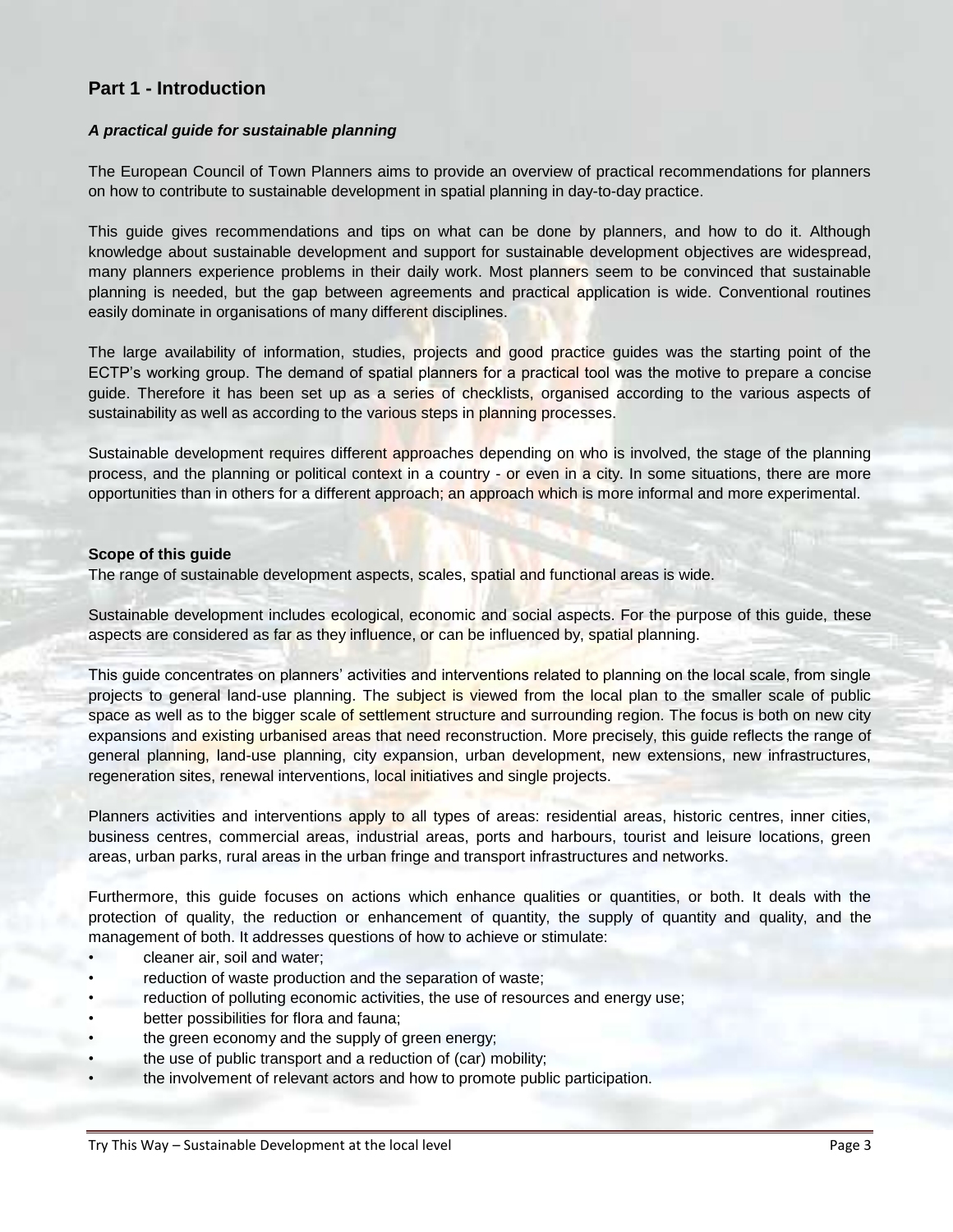#### **Structure of this guide Part 2, Aspects of Sustainable Development**

The second part of this guide addresses different aspects of sustainable development in relation to spatial planning. These aspects are: water, air and noise, soil and land, nature and ecology, transport and accessibility, energy, waste, heritage and regeneration, risk and hazard, and social quality. For every aspect, the importance of the work of spatial planners is stressed, followed by general objectives for a sustainable approach.

Tips, recommendations and possible relevant planning principles are given for the sub-aspects. Each aspect of sustainable development finishes - where relevant - with some related additional ideas for the quality of public space.

Since integration is one of the main messages for a sustainable approach to planning, there is strong emphasis on the importance of considering interrelations. The aspects of sustainable development more or less reflect policy as well as administrative sectors. The planner should attempt to combine the different aspects into one integrative approach.

#### **Part 3, Steps Towards Sustainable Development**

The third part of this guide addresses different procedural steps in the work of spatial planners. These steps are policy preparation, plan design, plan approval, implementation, and monitoring. Planners are not always involved in all these stages of spatial development, though this might be desirable for achieving long-term consistency. The steps should be considered as interrelated.

At every step, next to the technical aspects, integration, participation, communication, and involvement are at stake. All aspects of the previous chapter should be taken into consideration during the different steps. Integration is the central focus, and the question is how to involve all relevant actors in order to build support and commitment towards a result that is offering progress towards sustainable development.

|                  |                                    | P<br>$(part 3)$<br>c e s s<br>$\mathbf{o}$ |             |               |                |            |
|------------------|------------------------------------|--------------------------------------------|-------------|---------------|----------------|------------|
|                  |                                    | Policy<br>preparation                      | Plan design | Plan approval | Implementation | Monitoring |
| ล<br>(part<br>ທ  | Water                              |                                            |             |               |                |            |
|                  | Air and Noise                      |                                            |             |               |                |            |
|                  | Soil and Land                      |                                            |             |               |                |            |
|                  | Nature and Ecology                 |                                            |             |               |                |            |
|                  | <b>Transport and Accessibility</b> |                                            |             |               |                |            |
| ပ                | Energy                             |                                            |             |               |                |            |
| Φ<br>Ω<br>ທ<br>⋖ | Waste                              |                                            |             |               |                |            |
|                  | Heritage and Regeneration          |                                            |             |               |                |            |
|                  | Risk and Hazard                    |                                            |             |               |                |            |
|                  | Social quality                     |                                            |             |               |                |            |

The parts 2 and 3 are complementary to each other. They reflect both sides of one coin.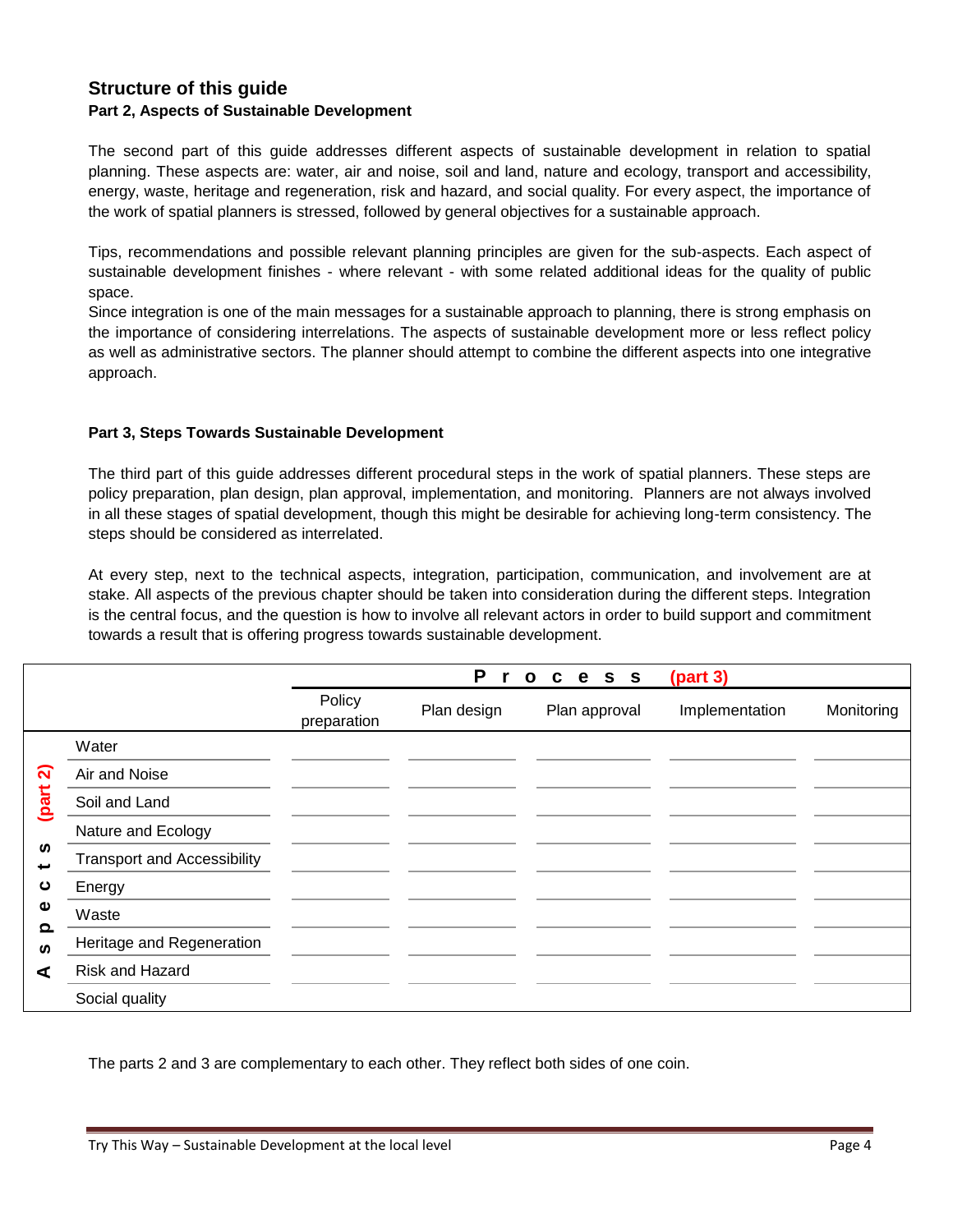In each step of the process (the columns), all technical aspects should be considered in an integrative way. Every aspect (the lines) should be considered taking into account the different procedural stages of the process.

#### **How to use this guide**

The European Council of Town Planners is conscious of the responsibility of planners for a sustainable development. This guide aims to help the planner searching for tips and ideas. A planner might start from a sectoral problem: what should be done to prevent drying out of the soil? How can modal shift be encouraged? Alternatively, the planner might be contributing to policy preparation, or be asked to formulate requirements for a monitoring system. We advise against looking for solutions from one angle. If a problem is identified as a sectoral problem, the planner should also look at the stage of the process and consider those recommendations.

The guide does not claim to be complete. Different ideas from various experiences are collected for your consideration. Not all tips and recommendations can be applied in practice in one project. Instead, the recommended way to read and use this guide is to treat it as if the authors were saying: "Why not try it this way?" If sustainable planning is about integration, planners should acquaint themselves with basic knowledge of various sectors as well as basic skills of process management.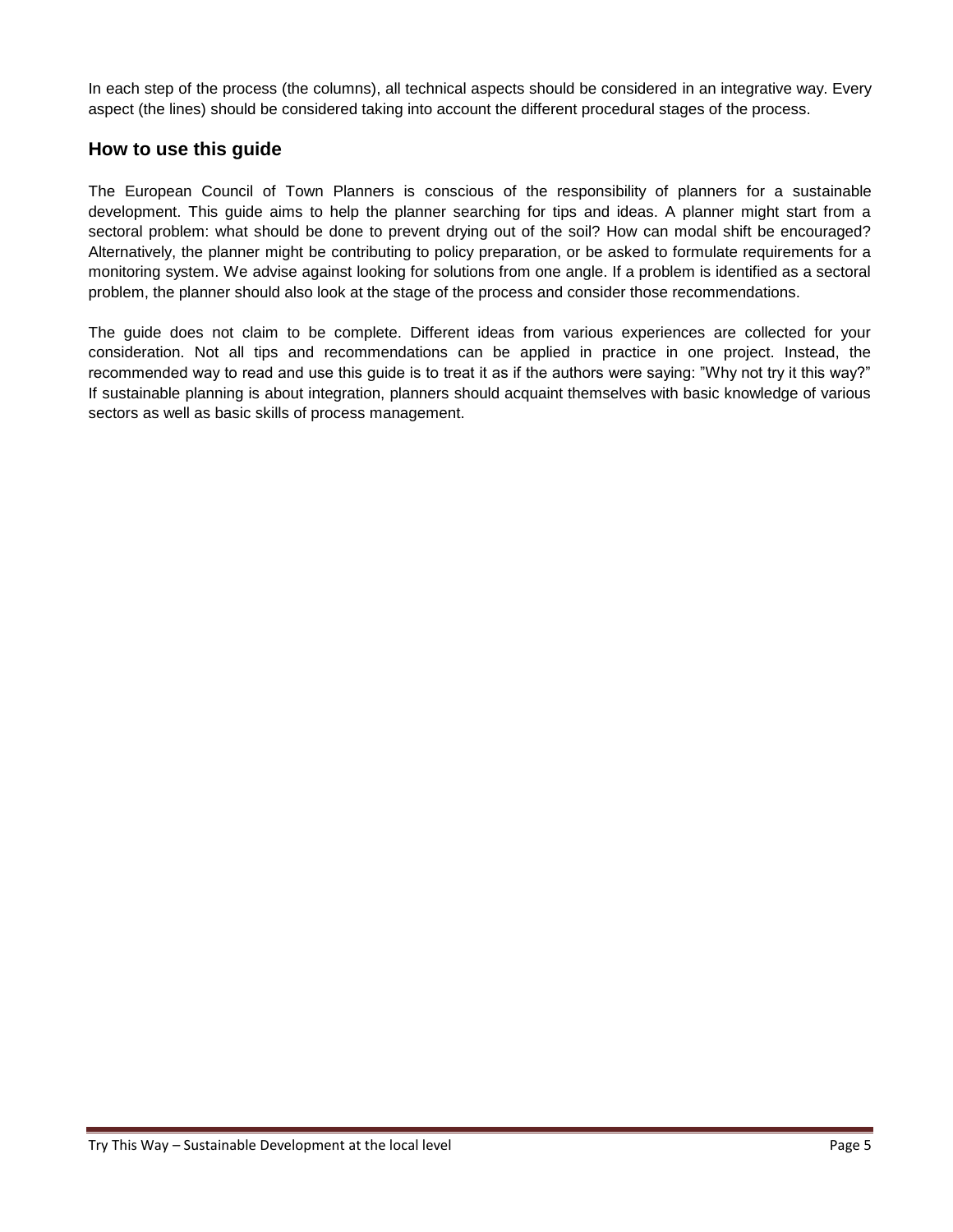#### **Part 2 - Aspects of Sustainable Development**

#### **Water**

The importance of hydrological systems for the environment is understood. Spatial developments disturbing those systems affect not only the quantities, but also the qualities of water. Spatial planning in a sustainable way requires a broad understanding of hydrological aspects: how to plan with water? Planners should aim at avoiding unnecessary reduction of water qualities, drying out of areas or reduction of water levels. In addition, natural watercourses should be respected as parts of the ecosystem. Clean water is scarce and should be fostered, never unnecessarily mixed with polluted waters.

#### **Objectives**

- *- Uninterrupted systems of surface and underground water flows.*
- *- Enhancement of good water quality and maintenance of water quantity everywhere.*
- *- Natural infiltration in the largest possible areas.*
- *- Surface waters as attractive elements in cities and landscapes.*

#### **Water system**

- Try to understand the comprehensive system of surface and underground water flows.
- Restore streams and rivers to their natural courses and character, carrying out any essential maintenance as unintrusively as possible.
- Do not cover natural watercourses within cities, and if they were covered in the past, try to open and naturalise them.
- Be aware of vulnerable or dangerous parts of the system in case of incidental large quantities of water.

#### **Quantity of water**

- Protect ground wells, ground water reserves and watercourses against drying out.
- Never reduce the size of riverbeds and avoid building in riverbeds. Keep safe distances from the banks.
- Contain number and size of golf courses depending on the availability of tertiary treated water.
- Use plants that do not need a lot of watering while landscaping and planting in arid climates.

#### **Quality of water**

- Protect ground wells, ground water reserves and watercourses against pollution.
- Protect the water quality in wetlands, rivers and streams.
- Provide special closed pavements, isolation and drain systems for locations where infiltration of polluting substances may occur, like petrol stations, industrial plants.
- Keep apart or separate waters of different quality while intervening in the water system.
- Use water availability as a planning tool to guide functions, types and sizes of development.
- Remember that the flow of the water should always take care of its qualities (from good to bad); functions should be planned accordingly: polluting activities downstream and clean functions upstream.

#### **Infiltration and retention**

- Facilitate the infiltration of rainwater.
- Use urban and building design parameters to collect, store, recycle and re-use rain water.
- Reserve enough space for retention of surface water as well as artificial basins for infiltration.
- Promote management of rainwater by adopting grassed-roofs, absorbing wells, ponds and cisterns for the reuse of rainwater as non-potable water.
- Be economic with impermeable surfaces, so as to promote infiltration especially where ground water levels are falling.
- Secure as much as possible water permeability of the surface.
- Plan a great percentage filtrating ground of all non-built surfaces.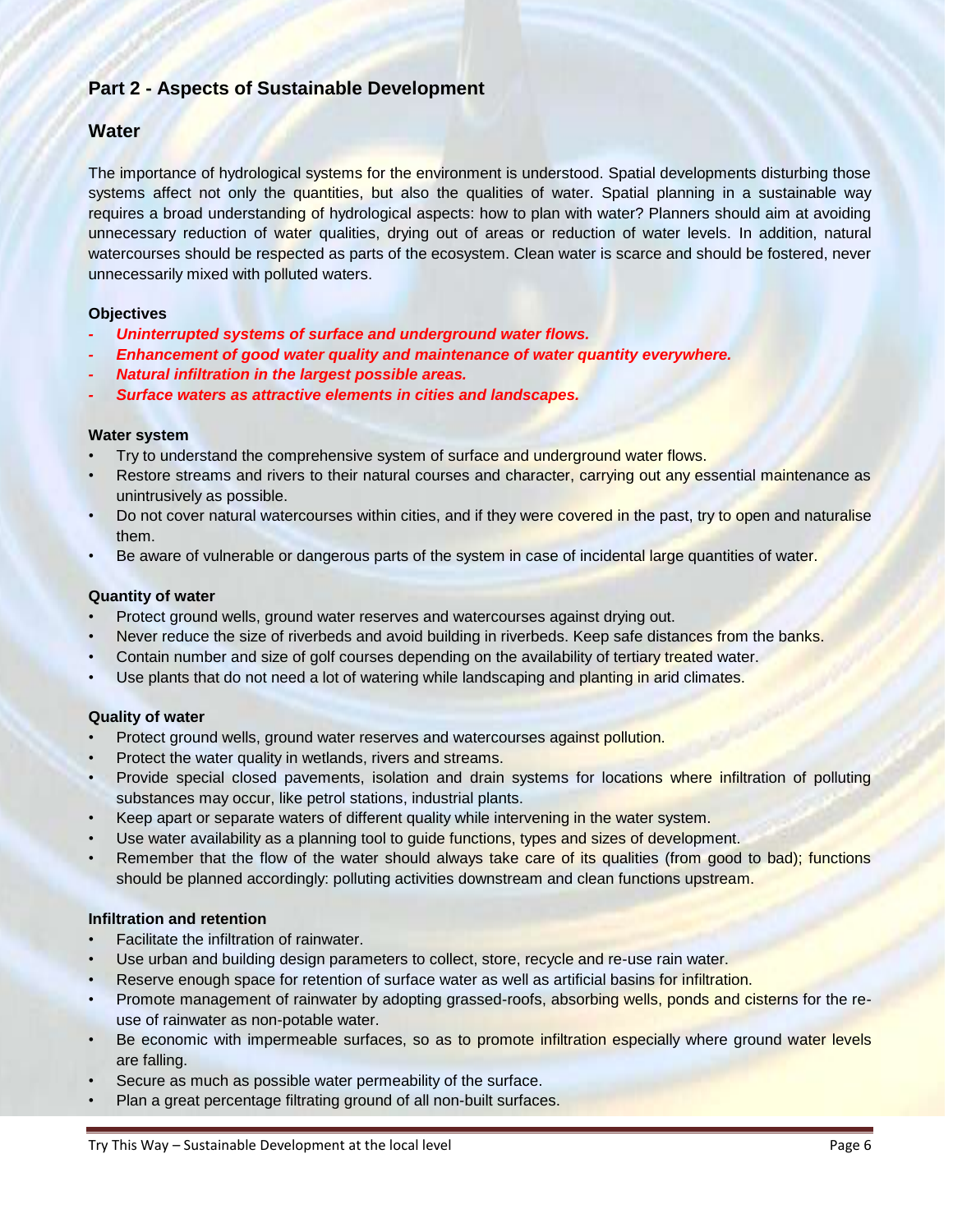- Cover paths, pedestrian areas and streets with porous material.
- Take into consideration alternative techniques especially non-piped solutions for rain-water infiltration.
- Clean grey water locally, for instance with reed beds.
- Minimise culvertising (not the size of culverts).
- Encourage waterside vegetation and the use of reed beds to absorb pollutants and to regularise increased runoff.
- Promote the use of green roofs in rainy areas to absorb rainwater and re-establish the microclimate.

#### **Water distribution and discharge**

- Stimulate and facilitate differentiated systems of water distribution composed of the following separated networks:
	- drinking water network to distribute water into sinks, baths and showers;
	- rainwater network to send water to dishwashers and washing machines, for watering gardens, washing cars, etc;
	- grey water recycling network to send water to toilet flushing.
- Stimulate and facilitate differentiated systems of water discharge composed of the following separated networks:
	- grey water network coming from bathroom sinks, baths and showers to be sent to treatment plants;
	- wastewater network coming from other uses (e.g.: toilet flushing) to be sent to the sewer and to be cleaned before draining in the natural environment.

#### **Spatial quality and water**

- Use water elements for spatial coherence and variation while planning.
- Value water as an ornamental element in urban design.
- Use natural water elements to enhance spatial identity while locating new functions.
- Consider watercourses, their planted banks and the streams linking them as natural structural elements in the overall landscape.
- Develop sensitivity for adopting watercourses to new urban uses and developments.
- Refurbish and enhance the banks of ponds and basins for leisure and outdoor activities.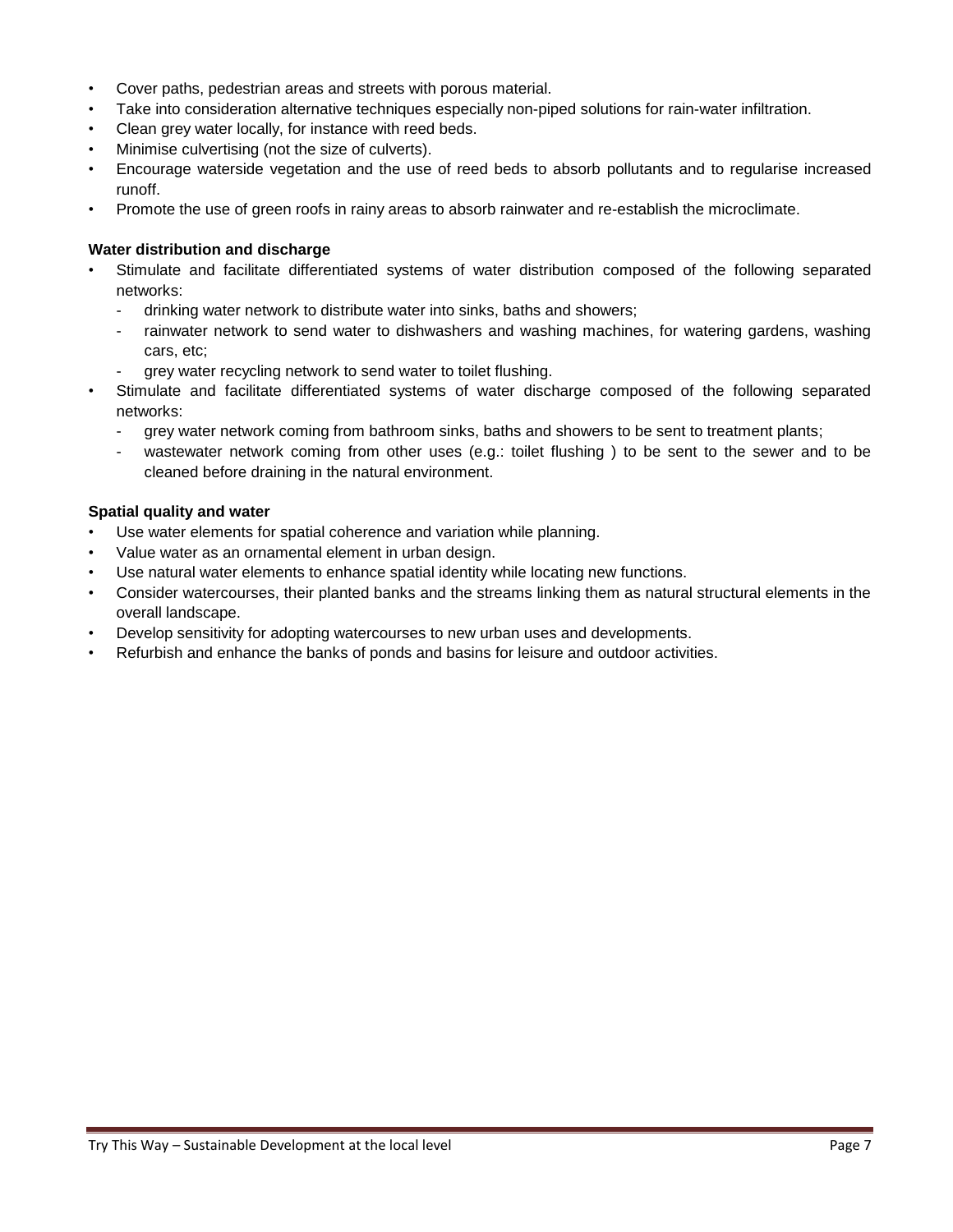#### **Air and Noise**

The quality of air and the climate are important elements for human well being, and spatial developments influence both. Business areas, industrial parks and car mobility contribute to pollution. Spatial planning affects the local quality of air by locating polluting activities. Most air-polluting activities have large-scale effects. Even so, the spatial planner on the local scale should act responsibly and, on a small scale, act to contribute to a reduction of climate altering and CO2 and NOx pollution. Emissions are also a threat to human health.

Noise influences the quality of life. Spatial developments regarding new infrastructure (roads and railways), new industries and plants influence the places of noise pollution. Sensitive land uses are where people live, work, learn, recover or recreate. Spatial planners influence the situation of sound producing and noise sensitive functions.

#### **Objectives**

- *- Clean air, minimised pollution.*
- *- Non-disturbing sound levels, especially in zones with sensitive activities.*

#### **Air quality**

- Give priority to environmentally friendly means of transport and mobility such as cycling, walking, electric vehicles, etc.
- Plan in such a way that the need for private car traffic is reduced.
- Identify sources of, and adopt all feasible measures to reduce, air pollution.
- Promote the use of technologically innovative energy provision programmes such as low-emission heating systems, solar-powered water heating, thermal storage tanks.
- Plan green belts along main traffic roads to reduce emission levels.
- Increase the area of vegetation; it absorbs CO2 and emits oxygen, reducing dust, lead and other particles from the air by up to 75 percent.
- Do not plan residential settlements close to potentially polluting activities.
- Locate sensitive functions upwind of potential pollution.
- Place potentially polluting activities in safe locations and provide green belts all around.

#### **Sound level**

- Identify sources and adopt all feasible measures reducing noise pollution.
- Promote actions for less traffic, slow traffic flows and traffic calming.
- Create quiet zones (parks, gardens, etc.) within the city.
- When considering planning applications for potential noise-polluting developments such as motorways, airports, disco's, open-air cinemas, apply strict noise level standards and monitor the situation after development.
- Make large use of tree planting and alignment as noise screening, especially in residential areas.
- Reduce penetration of noise by shaping the terrain (high rises), by planting green belts and trees, or by building noise barriers and screens.
- Promote the use of sound absorbent materials and the use of smooth surfaces to pave the streets in residential areas and near schools or hospitals.
- Enforce or subsidise noise insulation in existing buildings (double-glazing etc), which may be close to existing noise sources.
- Do not plan motorways, railways or airports close to existing residential sites; in case of such new locations provide all feasible measures to reduce noise pollution.
- Apply noise level standards for various areas and developments (residential areas, hospitals, and schools).
- Locate dwellings, playgrounds, kindergartens, hospitals, etc. in less noise affected zones.
- Space buildings out from streets putting car parks or green belts in-between.
- Space buildings out from main streets according to their function and use (first shops, then offices and finally dwellings).
- Locate major parking areas along traffic arteries and avoid them on residential streets.

#### **Spatial quality of public spaces**

- Consider a differentiation in sound levels as a quality. When planning, locate quiet functions together and combine noisy functions.
- Take indirect sound generating effects into account, for example caused by traffic, people in bars, etc.
- Locate smelling activities away from public spaces.
- Reduce strong wind effects by planting trees and windscreens.

Try This Way – Sustainable Development at the local level **Page 8** and Page 8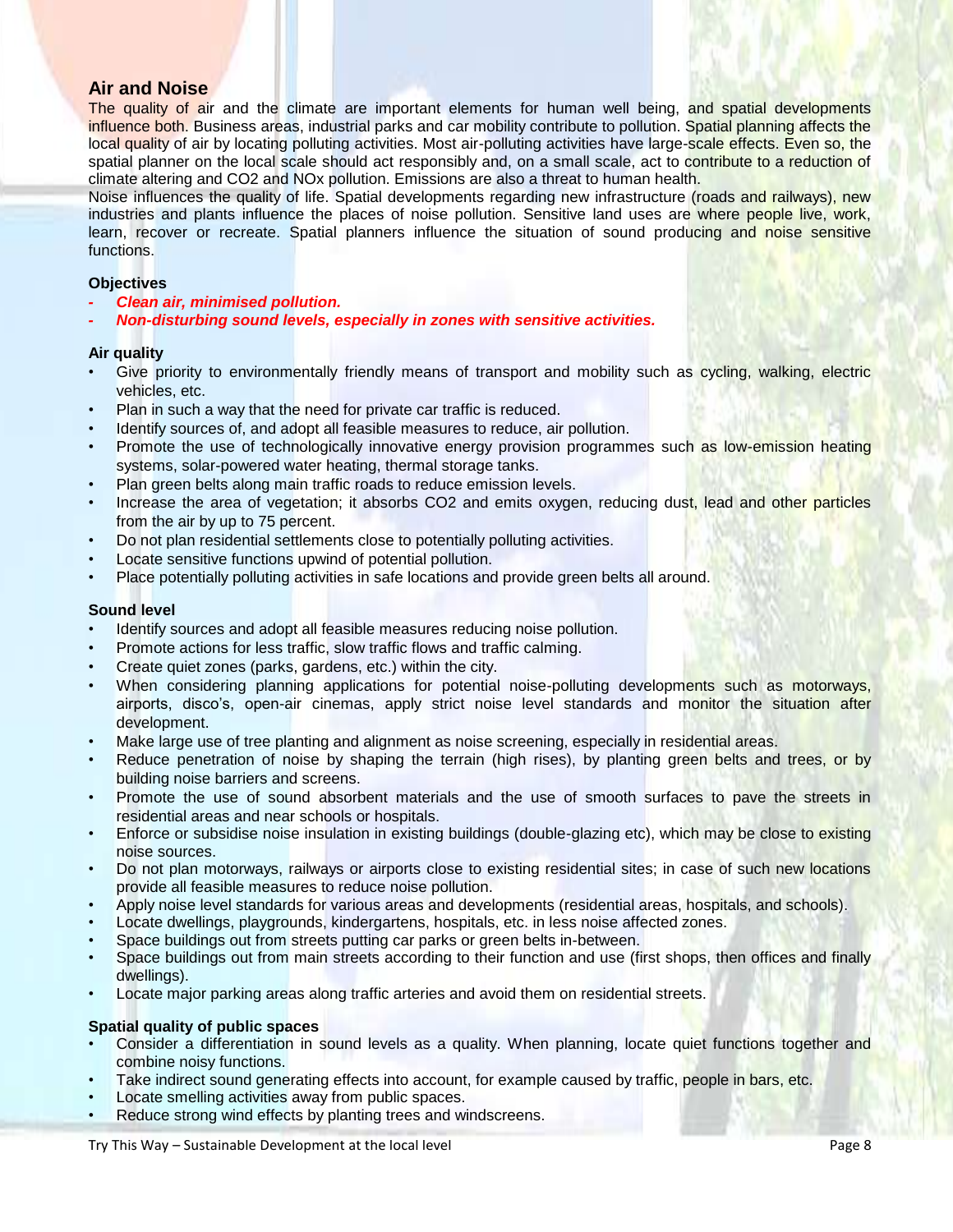#### **Soil and Land**

Sustainable planning considers land as a scarce asset that should be kept clean and unspoiled. Land is also a resource for development. Efficient use of land is promoted, giving priority to re-use old industrial land and brownfield developments. Urban sprawl and land-take should be limited; they decrease the size of rural areas and fragment the landscape.

#### **Objectives**

- *- Clean soil, minimal contamination.*
- *- Non disturbed geomorphological characteristics.*
- *- Minimal land-take for urbanisation.*

#### **Quality of soil**

- Conserve land and soil of high fertility suitable for agriculture and forestry.
- Conserve mineral sites where resources are limited and reduce cumulative impact on countryside from extensive mining and quarrying.
- Make sure that filtrating soil represents a great percentage of the non-built surfaces.
- Provide geological studies for every site to avoid planning on potentially dangerous spots.
- Identify seismic areas, areas prone to floods, to earthquakes, to landslides, to avalanches, to eruptions and areas with unstable soil and develop specific development policies by limiting, prohibiting and controlling the development.
- Be economic with the use of imported soil (e.g. building sand).
- Avoid or reduce to the maximum soil excavation and any earth-moving activities.
- Avoid unnecessary mono-functional zoning.

#### **Land-take and land-use**

- Promote an efficient use of space for urban purposes.
- Define and agree the maximum expansion limit of a settlement for the period of a number of years.
- Define and agree the density of a planned area, taking into account the carrying capacity of the environment and the scarcity of land.
- Rationalise the use of areas within the city by using high-density patterns both of population and activities.
- Rebuild and renovate existing buildings and urban structures.
- Reuse and revitalise derelict, contaminated and under-used land, thus reducing pressures on development of greenfield sites (outskirts of cities).
- Adopt the principle of 'recycling land' when designating sites for development (de-industrialised vacant areas, former military sites, derelict land, etc.).

#### **Spatial quality of public spaces**

- Define and agree "high dynamic" and "low dynamic" areas and actions.
- Develop a green structure and maintain and enhance green belts, provide links between the urban area and the surrounding countryside.
- Identify all natural and manufactured features that might possibly be reintegrated.
- Maintain where possible the original features of the land shape.
- Plan basins to guarantee infiltration.
- Restore and enrich soil and sub-soil by greening unbuilt up areas.
- Ensure that paving is permeable.
- Ensure permeability to air and water in as much as possible of the planning area.
- Place firm emphasis on qualitative standards to achieve the highest quality of the planned environment.
- In case of earth-moving activities, provide a soil management programme concentrated on:
- minimisation of excavations from the initial stages;
- co-ordination and direction of earth-moving activities;
- obligation to transfer excavated soil to planned and indicated places.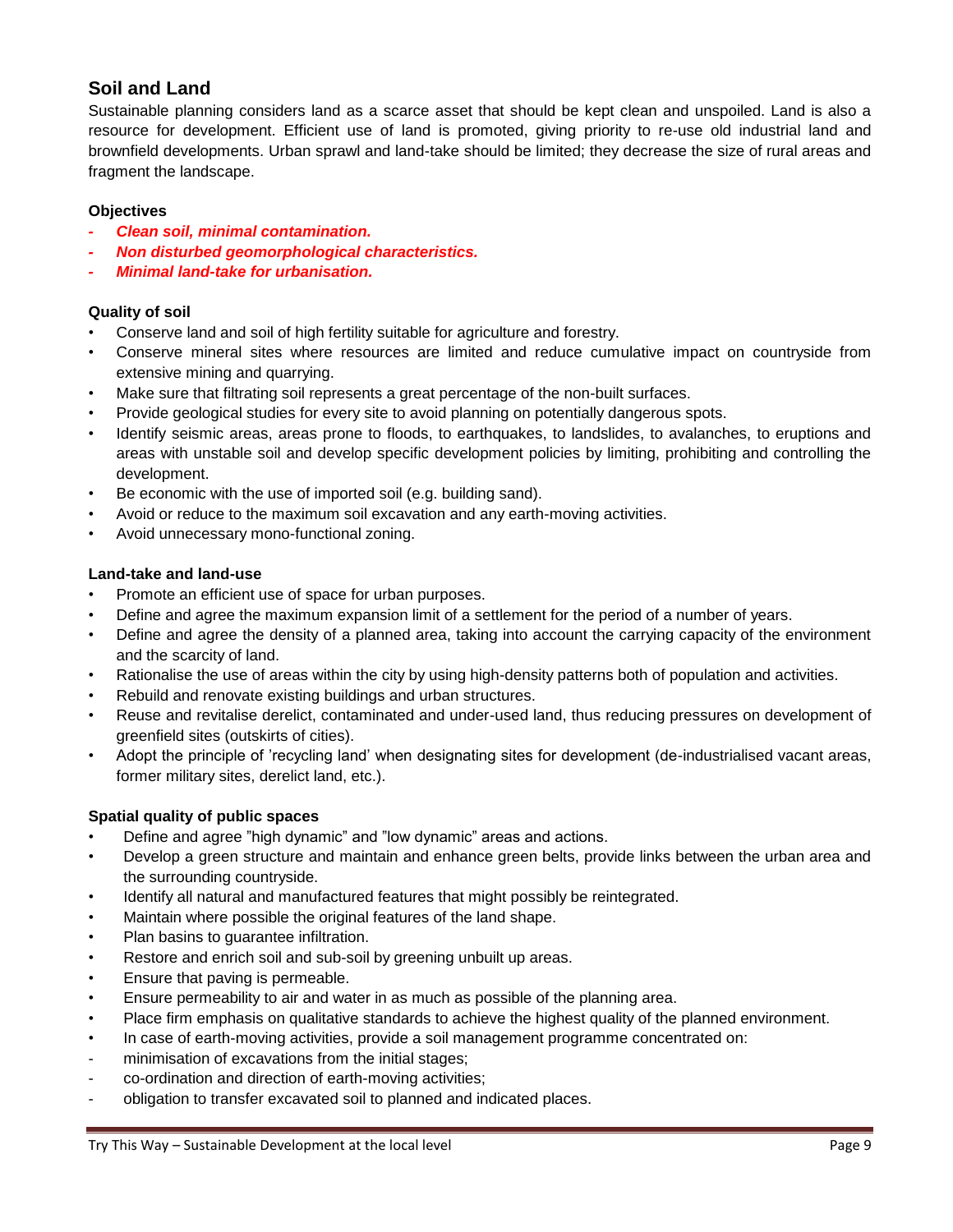#### **Nature and Ecology**

The presence and quality of natural features is essential for environmental conditions and aesthetic values. Areas with specific natural qualities or essential parts of ecological main structures should be protected from spatial developments. Urban development should be guided by protected areas. Feedback mechanisms and other ways of safeguarding and improving ecological quality have to be built into the urbanisation procedures from the very beginning. Spatial planning can maintain or increase the number and size of green spaces and stimulate biodiversity.

#### **Objectives**

- *- Complete eco-systems with uninterrupted flows and closed cycles.*
- *- Ecological cohesion, large valuable areas connected by corridors.*
- *- Maximal bio-diversity.*
- *- Nature and ecology as basic component of any sustainable spatial development, action plan and urban design.*

Be aware of the fact that urban development cannot be always stopped by protected areas, but that feedback mechanisms, safeguarding and improving ecological quality, have to be built into the urbanisation process from its very beginning.

#### **Ecological system**

- Analyse existing ecosystems.
- Provide ecological connections and natural passages between the urban area and its rural (including agricultural) outskirts so as in the urban area to allow small animals and birds to settle in the town; avoid barriers.

#### **Natural areas and natural values**

- Analyse existing areas with high natural values in the urban and rural neighbourhood areas and analyse the existing landscape by:
	- identifying natural features of the site, particularly green species, watercourses and geological formations;
	- specifying native trees and shrubs, hedges, streams and terrain features of the site and any wildlife habitats which could be preserved;
	- analyse which values to maintain and to improve in the future.
- Protect areas with natural and ecological values for urban development and urban influences.
- Develop a green framework to provide links between the urban area and the surrounding countryside.
- Identify and use nature, ecological potential and landscape to create an attractive and varied living environment by incorporating or re-integrating valuable elements into the initial layout of the plan or design process.
- Provide, and if necessary prescribe, a high percentage of green (gardens, flower-beds, parks, etc.) in planning areas.
- Provide inner courtyards with green.
- Compensate for removed trees.

#### **Bio-diversity**

- Maintain the topography, the hydrography, the trees and other vegetation which all influence the bio-diversity and the microclimate.
- Create non-accessible or partly accessible (natural) parks (green areas) and lakes and moors (blue areas) to obtain natural biotopes.
- Differentiate green areas in different parts of the city according to the use made by population.

#### **Spatial quality of public spaces**

- Differentiate accessibility within natural areas, which implies concentrating paths and recreation.
- Favour indigenous arboreal species.
- Provide basins for rainwater with low banks for a better accessibility of animals and to allow plants to grow.
- Provide space for new trees to grow, considering the space of roots to develop underground.
- Provide connections from the city outwards (for people to reach easily the countryside and enjoy nature, for instance).
- Encourage the use of green roofs.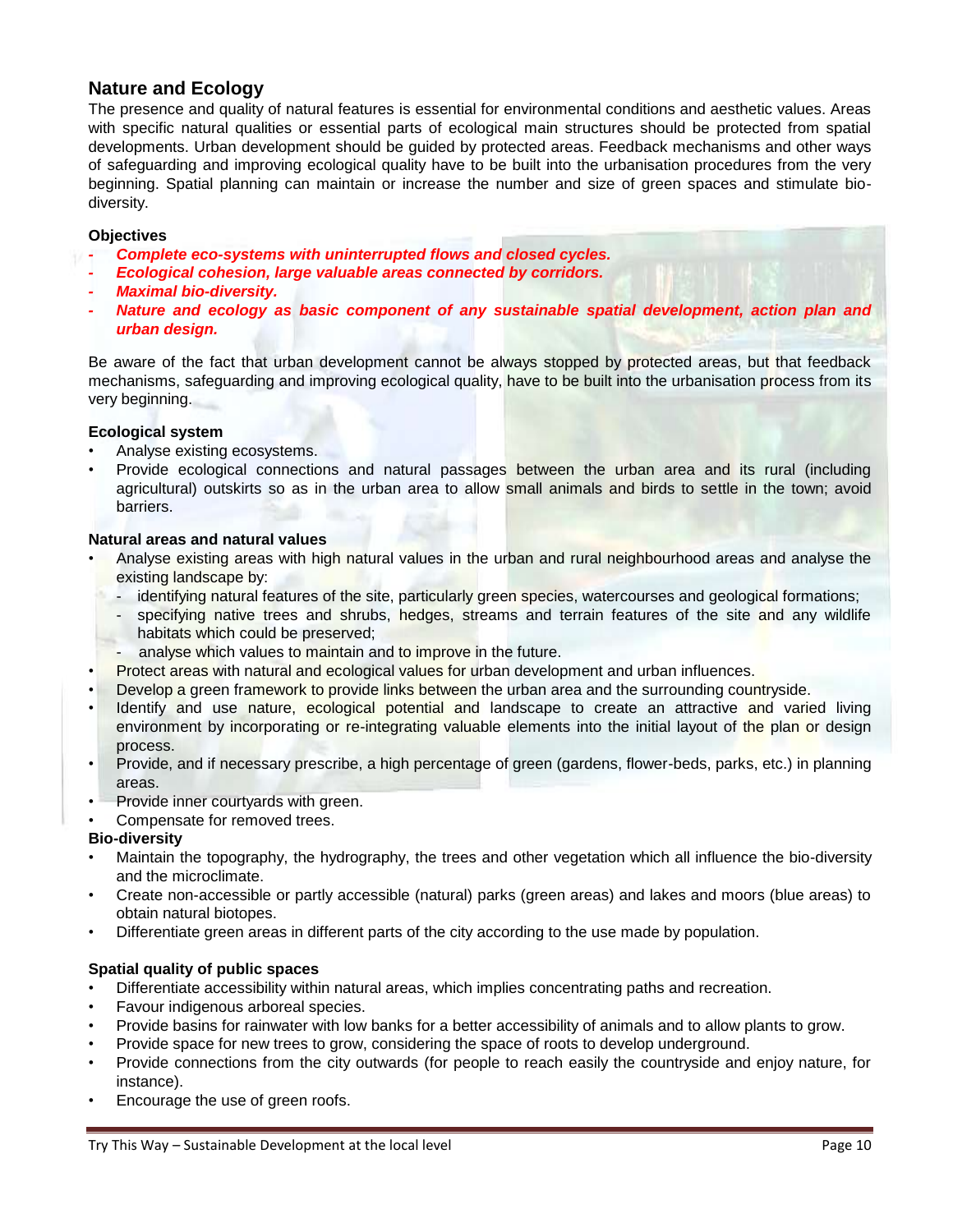#### **Transport and Accessibility**

Mobility is essential. Spatial development generates mobility and at the same time spatial developments are generated by the presence of infrastructure. Many cities face the problems of the huge growth of private car mobility. The functioning of cities is jeopardised by traffic congestion (decreasing air quality and raising noise levels). Private cars also take up too much scarce space. Rural areas face the problems of poor accessibility with public transport. Spatial development affects the number and length of trips. Spatial planners influence transport and accessibility when selecting sites and locating functions. Many measures need to be taken at regional or national level, but the consequences of the excessive car mobility are felt in urban areas at local level.

#### **Objectives**

- *- Modal shift from private car use towards public transport and slow modes.*
- *- No unnecessary or undesired mobility.*
- *- Good accessibility and freedom to move.*

#### **Traffic and transport system**

- Analyse the traffic and transport system (roads, rail and stations).
- Plan compact rather than dispersed settlement patterns to minimise trip lengths and encourage public transport. Provide all basic facilities within walking distances.
- Avoid locating functions which generate car traffic outside the city e.g. peripheral supermarkets.
- Avoid locating new expansions in the outskirts if this means creating new traffic lanes.
- Create lanes for public transport only.
- Create or enlarge pedestrian areas and create cycling and pedestrian routes which are safe, attractive and have continuity. Separate lanes for cyclists are welcome.
- Design, implement and encourage cycle routes/facilities and pedestrian paths to make the settlement and parts of the rural area accessible.
- Provide good accessibility; avoid barriers.

#### **Place of origin and destination**

- Mix compatible land uses to minimise trip lengths.
- Create residential areas taking into account walking distances of each dwelling from bus stops or other public transport facilities.
- Connect high activity nodes, public spaces, sport centres and residential areas with direct cycling and pedestrian routes, as well as with public transport.
- Consider the choice between diffuse car traffic and concentration.
- Cluster facilities in local and district centres to encourage public transport.
- Make high dynamic zones accessible for public transport.
- Promote the use of access restriction on heavy goods vehicles and city distribution centres with small delivery vans.
- Support political and technical initiatives to stimulate the change from private car use to collective transport modes.
- Reduce the width of the carriageway and the number of car lanes where applicable.
- When planning new locations, make sure that means of public transports will be available at the beginning of the construction.
- Use local parking policy as a tool to influence the choice for public transport. This means avoid free parking where space is scarce.

#### **Parking**

- Use telematics for a better transport investigation.
- Do not export parking pressure to neighbouring areas, provide for underground garages directly connected with the buildings.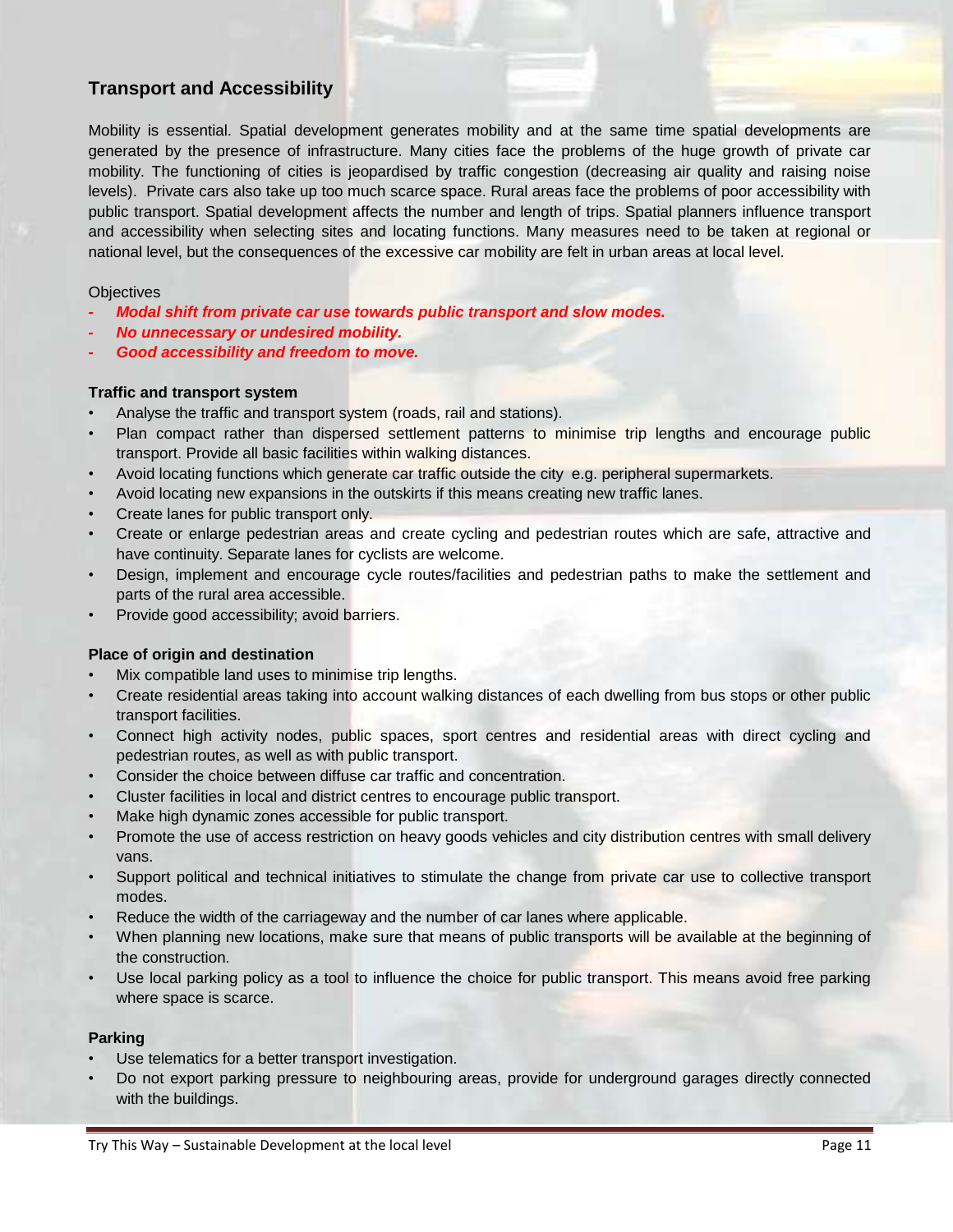- Combine high dynamic zones with the urban mass public transport.
- Cluster facilities in local and district centres to encourage public transport.
- Locate major trip generating developments and functions (e.g. big industries) near public transport facilities.
- Provide adequate spaces for cycle parking, make them visible and make direct and safe access to dwelling units and/or places of work.
- Provide (prescribe them if necessary) an adequate number of private parking spaces in relation to the number of residents.
- Provide in each area (prescribe them if necessary) an adequate number of public parking spaces in relation to the number of workers, visitors and facilities of public transport.
- Facilitate Park & Ride places and promote the use of Park & Ride facilities.
- Facilitate specific parking places for car-pooling and promote car-pooling.

#### **Traffic calming**

- Design local roads that minimise the impact of car use. Apply integrated traffic calming where appropriate.
- Consider possibilities of enforcing speed limits on residential roads by particular road design.
- Create new low speed zones (max. 30 km/h) where appropriate (near schools, hospitals, recreational grounds, etc.).
- Enlarge the 30 km/h zones.
- Use (mobile) barriers, which prevent cars but allow public transport to enter car-free city centres.
- Create or enlarge pedestrian areas.

#### **Spatial quality of public space**

- Adapt the roads to their environment, not vice versa.
- Plan car-free inner courtyards.
- Plan continuous pathways; provide them with good lighting.
- Plan direct, easy connections both for pedestrians and for bikers and skaters connecting residential areas to schools and play-grounds and avoid any unsafe road crossing.
- Plan underground parking spaces if possible (in city centres, under squares etc).
- Make railway-stations attractive as entrance or gate to the city.
- Make transfer-nodes attractive and safe.
- Separate parking and traffic spaces within residential areas clearly from bikes and pedestrian routes.
- Plan cycle and pedestrian routes in the sunlight; parking spaces can be in shade.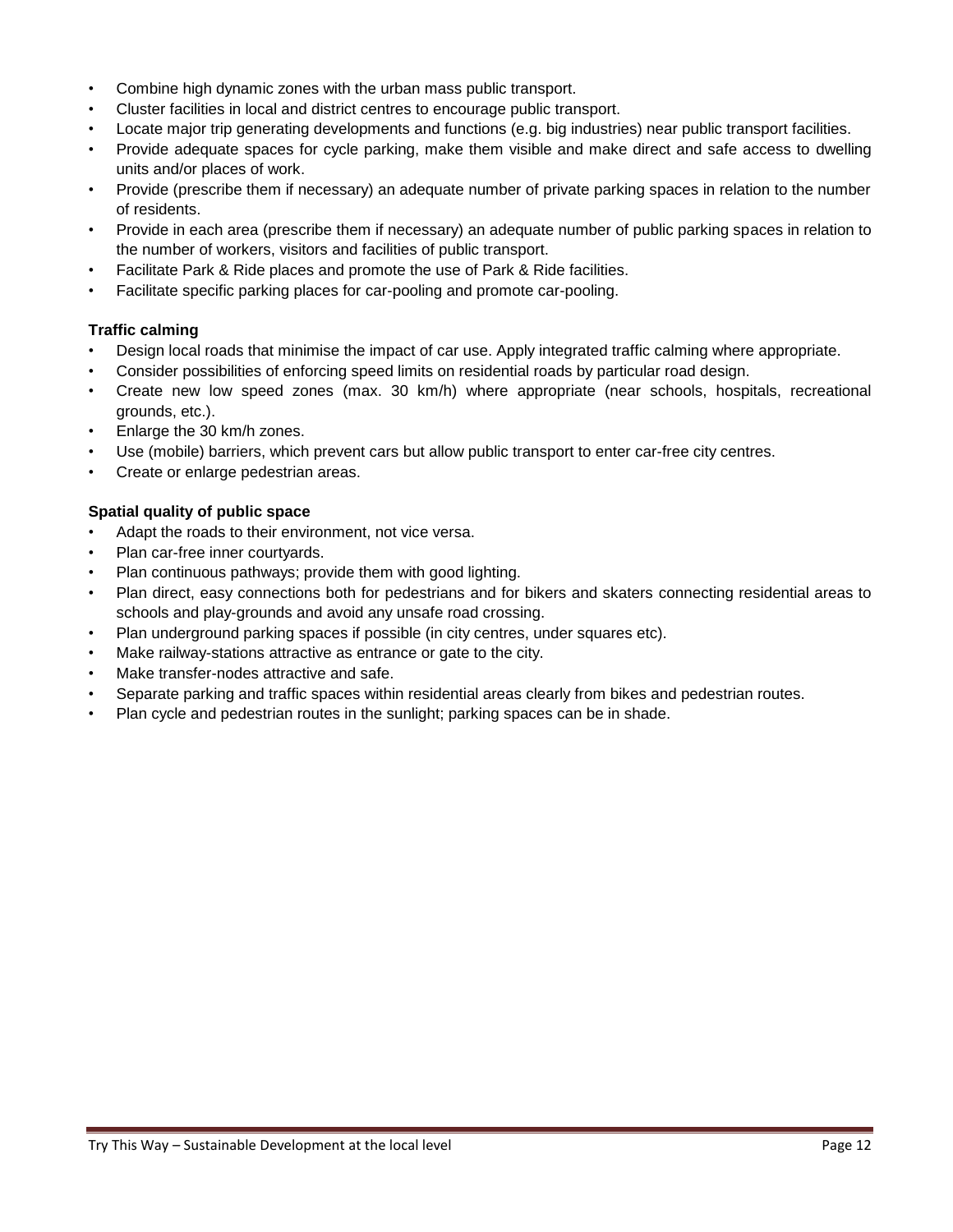#### **Energy**

Current use of energy leads to depletion of resources, pollution and climate change. Energy is largely wasted due to inefficient production techniques and heat losses during transport and distribution. The use of energy is increasing. Spatial planners influence the use of energy, when siting, zoning and mixing land uses. Planners also influence energy use on the scale of dwellings as result of sun-orientation, scope for application of solar cells, microclimatic conditions. In addition, the distances between power plants and the places of energy consumption, the space for wind-farming or solar plants are determined in spatial planning.

#### **Objectives**

- *- Minimal energy demand.*
- *- Minimal energy losses.*
- *- Non-renewable energy sources replaced by renewable ones (solar, wind, water).*
- *- Recovery of industrial waste heat and production of energy from waste.*

#### **Energy demands**

- Incorporate existing energy policies in local and action plans.
- Be aware of technical innovations aiming at the reduction of energy use and new applications.
- Aim at an energy-efficient built environment in harmony with the natural environment. (For instance, in cold climates, choose glass on the building face exposed to the sun and brick on the windy side.)
- Design and apply standards for building orientation, lighting (requirements which are necessary for specific purposes), building materials, insulation, green as shelter for the sun.
- Consider orienting new buildings in such a way as to exploit good heat and light insulation.
- Minimise facades prone to cooling and wind chill.
- In mountainous regions, avoid locating new expansion sites within areas of prolonged winter shadow.
- Promote the application of good dwelling and office design as well as good heating and ventilation devices for sun-oriented buildings.
- Plan inner courtyards wide enough to ensure good natural lighting and good heat insulation to all the units.
- Provide earth shelterbelts to improve energy conservation and use the building shape to minimise wind tunnelling and eddying.
- Design green curtains (climbing plants) to cover the south facades providing protection from the summer sun in southern Europe. Choose climbing plants that are bare of leaves in winter thus letting the sunrays in.
- Limit overshadowing by adjoining buildings and trees, but (preferably) do not sacrifice existing trees to this end.
- Promote the installation of light level sensors (especially in public places) to switch on/off the light at the right time and movement sensitive lights.

#### **Energy production**

- Consider sustainable and technologically innovative energy provision programmes (solar, wind and water) and measures and try to identify the impact on planners activities.
- Consider the possibilities of neighbourhood or short-distance heating grids.
- Generate residential district heating from wood-waste and chips where this fuel is on disposal.
- Make use of waste energy (e.g. cooling water of production cycles) to heat units.
- Use water for the production of hydroelectric power wherever feasible.
- Use geothermal waters or steams for heating.
- Consider the possibility of implementing combined heat and power (CHP) schemes for high-density developments. Use wood-waste and chips or have co-generation plants based on natural gas to fuel CHP stations.
- Look for alternative sources of energy locally.
- Make wide use of solar energy roofs in private and public buildings where feasible.
- Integrate solar heat energy systems with building design: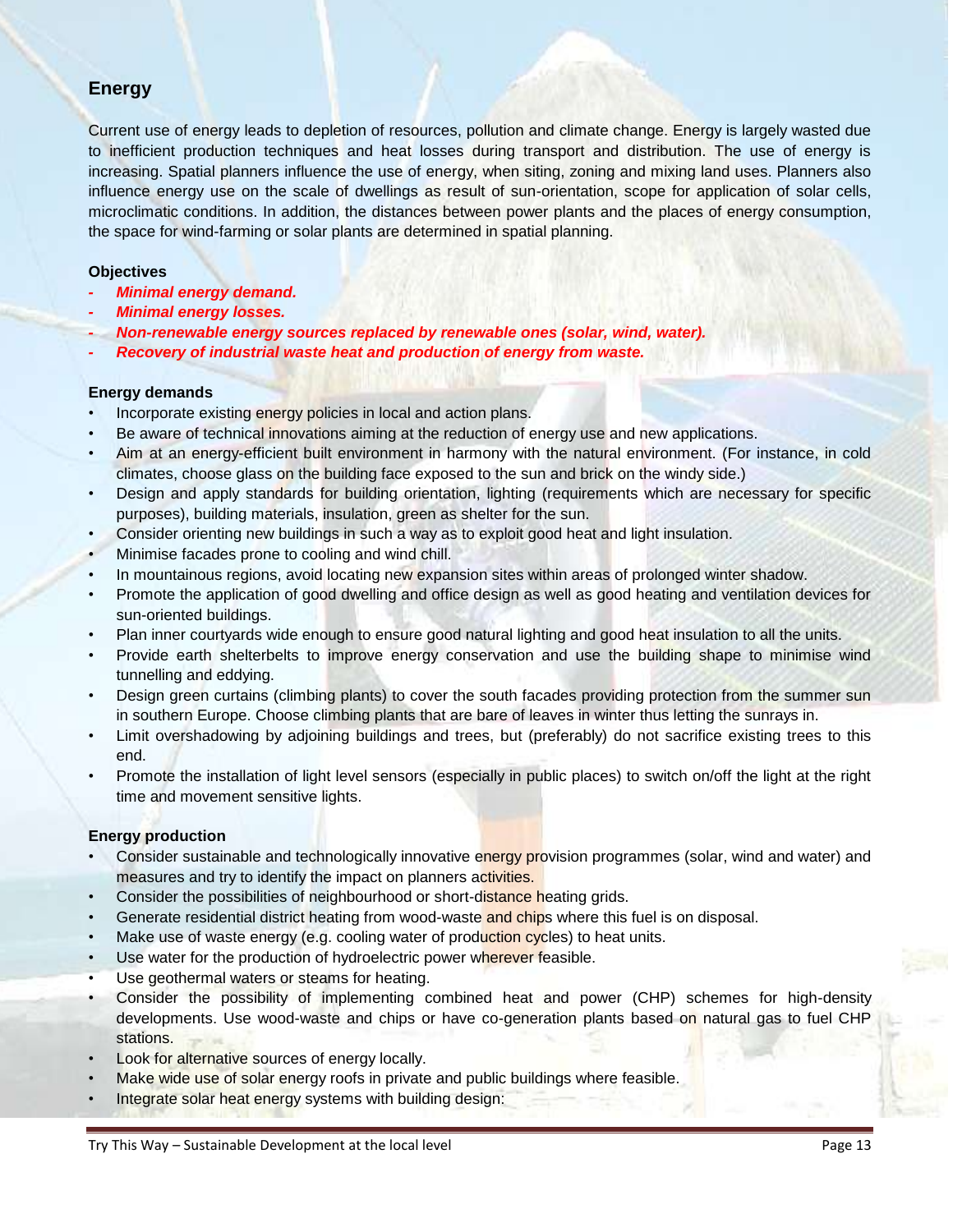- adopt simple passive solar design solutions in the first instance;
- consider active solar and alternative energy systems.
- Encourage the development of wind farms for wind generation wherever possible.
- Install sound abatement screens with solar energy elements.
- Apply energy storing possibilities e.g. in road asphalt and foundations.

#### **Improvement of microclimate**

- Preserve existing features which enhance the microclimate.
- Provide green areas to improve the microclimate.
- Build wintergardens.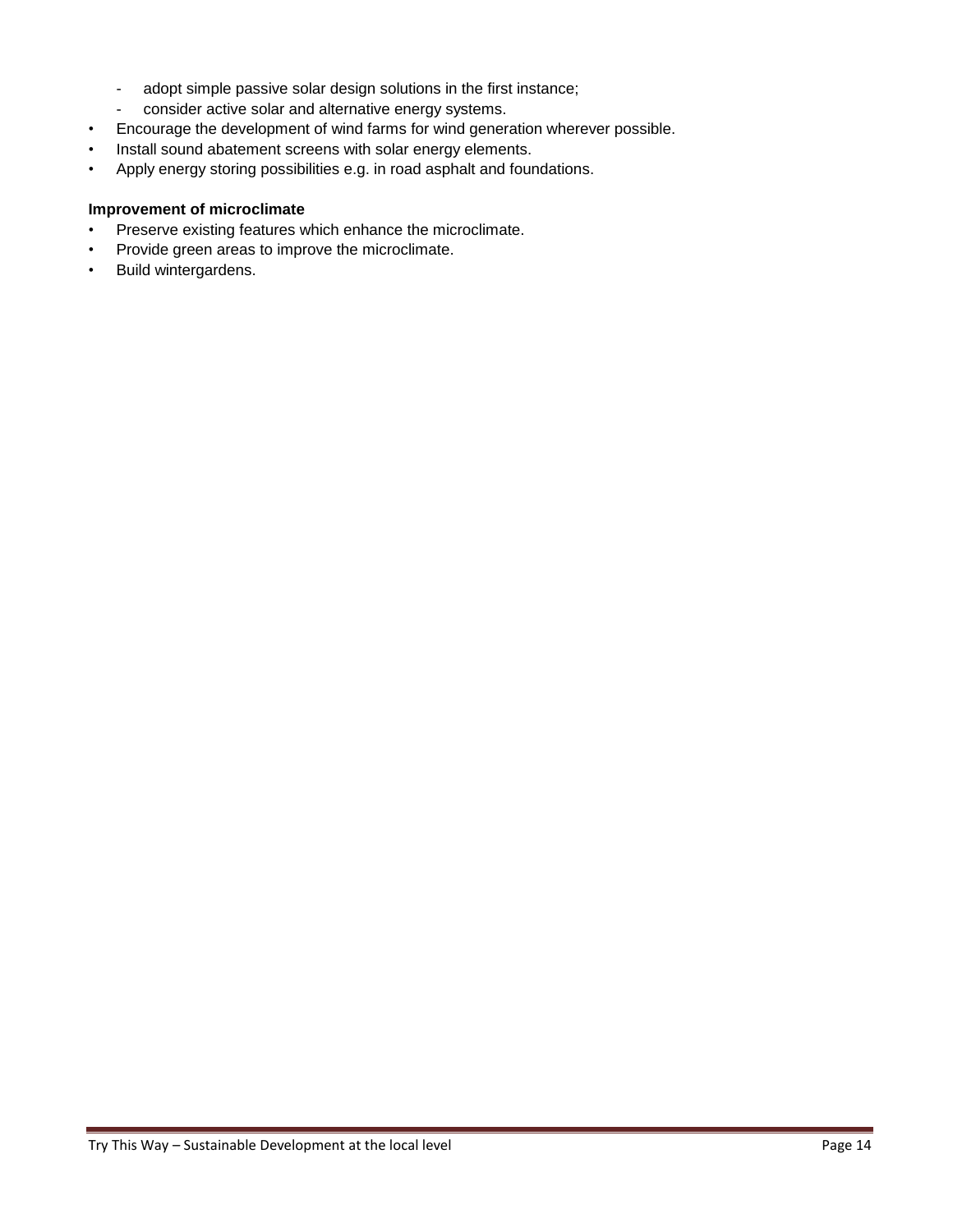#### **Waste**

The volume of waste is a big problem, although many European cities master this problem partly by recycling and separating waste at source. Liquid waste from households, hospitals and businesses results in eutrophy in lakes and rivers. The sewage network cannot solve this problem. Incineration contributes to the greenhouse effect and releases toxic substances such as dioxins into the air. Spatial developments of residential areas, industries, hospitals and so on will have impact on the volume of waste produced and the place of waste production. Spatial planners influence the location of these functions, dumping sites, waste incinerators and at a lower level the location of containers and bins in the neighbourhoods.

#### **Objectives**

- *- Minimal volume of waste generated.*
- *- Re-used and recycled waste.*
- *- reduce the risks for the environment and the human health.*

#### **Volume of waste**

- Promote the use of natural and ecological building materials .
- Promote the use materials from certified renewable sources.
- Favour local building materials over imported (wood, stone, etc.).
- Explore the possibilities of taxes on landfill treatment of solid waste.

#### **Re-use and recycling**

- Identify areas where recycled material can be used (e.g. stone, builders' rubble as hardcore in paths or building foundations).
- Consider possibilities to recover energy from biogas.
- Generate district heating from industrial or wood waste.
- Promote local composting of household and garden waste.
- Regard composting as an important component of the waste management system.
- Make provision for composting and recycling for each site.
- Integrate in the plan design proper locations for waste and recycling bins and connect them with the main planned functions.
- Places for recycling and waste collection should be accessible, attractive and safe.
- Design areas for collecting, separating and recycling of waste to promote a positive image of 'ecological islands'.

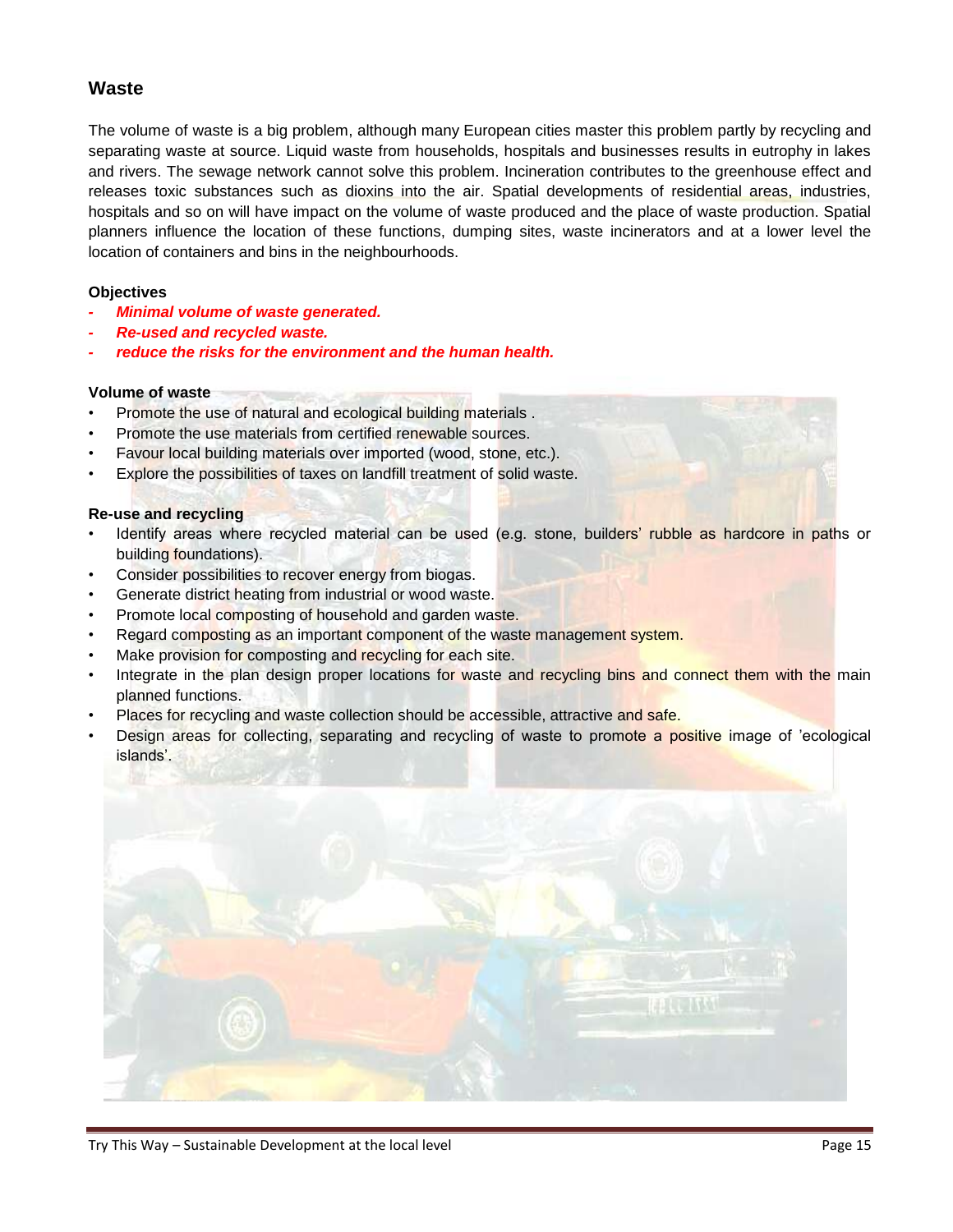#### **Heritage and Regeneration**

Urban development is a continuous process of transformation from the past to the future. Cultural heritage embodying the beliefs and values of inhabitants, focuses on the maintaining of artefacts, structures and patterns. Urban regeneration regards the rehabilitation of existing structures, redevelopment of existing buildings and sites, or the re-use of urban land; it often concerns derelict or contaminated land. Spatial development offers opportunities for - as well as threats to - cultural heritage. Both cultural heritage and urban regeneration are at the heart of planners' activity.

#### **Objectives**

- *- Renovation and re-use of existing buildings and urban structures.*
- *- Integration of existing elements into urban fabric.*
- *- Historic elements and structures fostered as part of cultural heritage.*

#### **Historic patterns**

- Consider characteristic existing patterns and structures as essential components of local heritage and cultural identity.
- Restore landscape patterns such as old roads, paths, water flows and areas of ecological value in urban regeneration plans.
- Create a relation between new expansion and existing urban structures, thus fostering continuity.

#### **Existing elements**

- Collect information and study specific architecture, urban traditional local features, archaeological and cultural historic elements (old buildings, mills) in urban and rural neighbourhood areas.
- Take care of existing historical elements when planning new functions and try to maintain old buildings.
- Integrate existing monuments and important trees in the plans.
- Promote the use of ecological principles in relation to water, waste and energy when redesigning old buildings for new uses.
- Prolong the life of structures by multi-functional and flexible design.

#### **Spatial quality of public spaces**

- Consider historic remnants as an essential element for urban design.
- Apply urban design guidelines considering issues such as street and plot layouts, mix of land-uses, landmarks and skylines, open spaces and images and associations or shared memories (history) of the place.
- Consider, if possible, local social and cultural traditions when planning the transformation of a site.
- Maintain or re-use existing pavements (stones, cubes, slabs, etc.) especially to pave squares and pedestrian streets.
- Plan ponds within built up areas; they constitute a mirror surface to reflect architectural structures surrounding and spanning them.

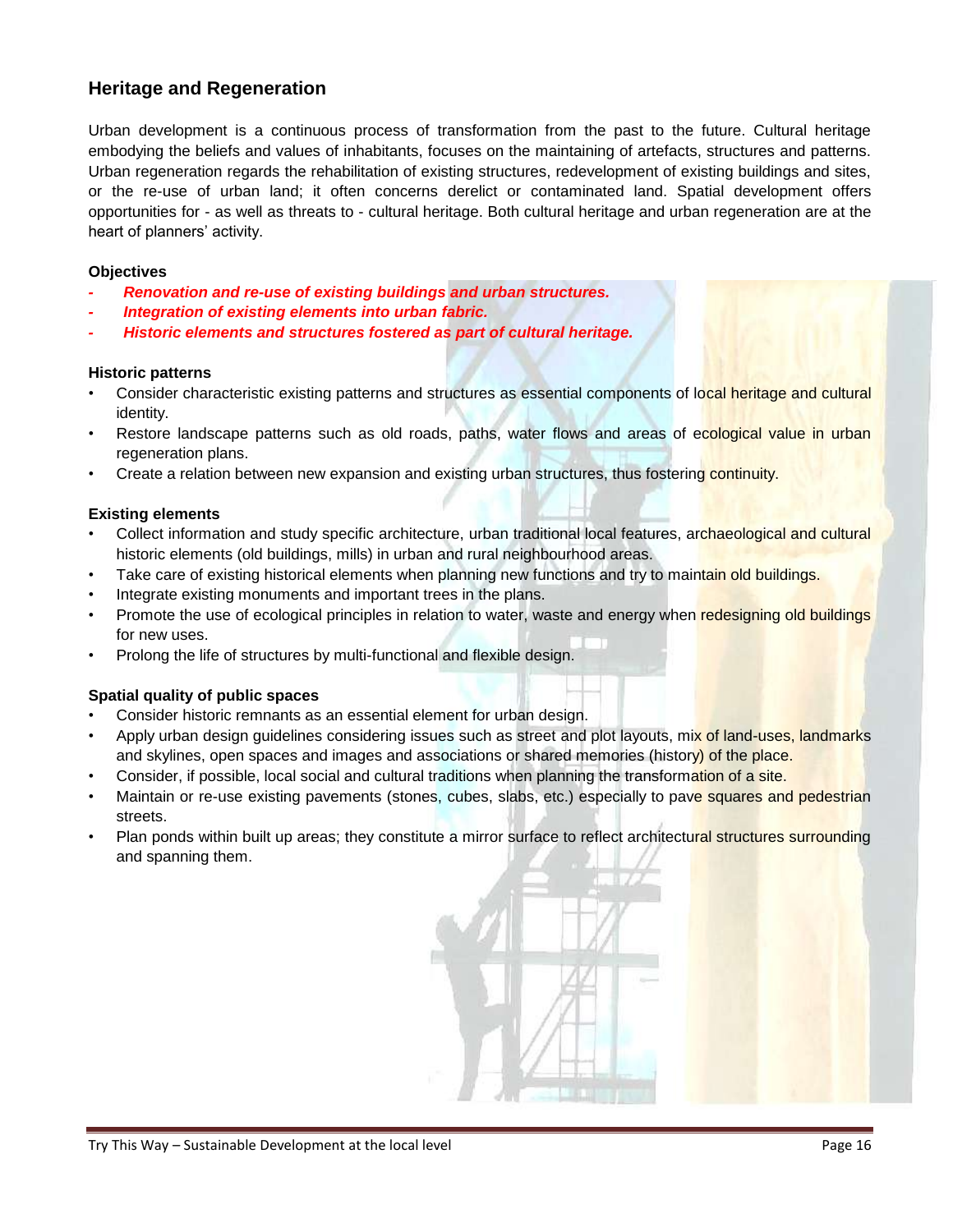#### **Risk and Hazard**

Nature as well as industry and transportation can create potential risks for people. New residential areas should be planned considering possible future developments of industries; they should not increase the risks of nature and should not suffer from the threats of nature, industries and transportation. New industrial activities and infrastructure should not pollute existing residential areas. Spatial planners should create (physical and social) safe settlements, analyse risks and regulate developments.

#### **Objectives**

- *- Minimal potential risks and dangers.*
- *- Safe environments.*

#### **Awareness of risks**

- Map all potential dangers of the site (limitations).
- Adopt a site appraisal, which may reveal possibilities and limits of a site to be developed or reconstructed.
- Integrate risk evaluation and assessment into the planning process.
- Provide a geological study for potential dangerous sites before planning.
- Identify seismic areas, areas prone to floods, to earthquakes, to landslides, to avalanches, to eruptions and areas with unstable soil and develop specific development policies by limiting, prohibiting and controlling development.
- Identify areas with high fire risks, and apply specific and appropriate planning policies.

#### **Safety**

- Do not plan residential areas in riverbeds or flood prone zones.
- Do not plan residential areas close to main streets, rails, airports, pipelines and canals that are used for the transportation of chemicals.
- Do not plan residential areas close to dangerous activities (chemical industries, fuel tanks, firework laboratories, magazines of explosives, etc.).
- Locate dangerous activities outside cities.
- Move existing dangerous activities outwards.
- Make buildings easily accessible for firefighting or connected to hydrants.
- Ensure that water in playgrounds is not deep.
- Provide pathways with good lighting for security.
- Avoid underground passages and tunnels for crossing roads.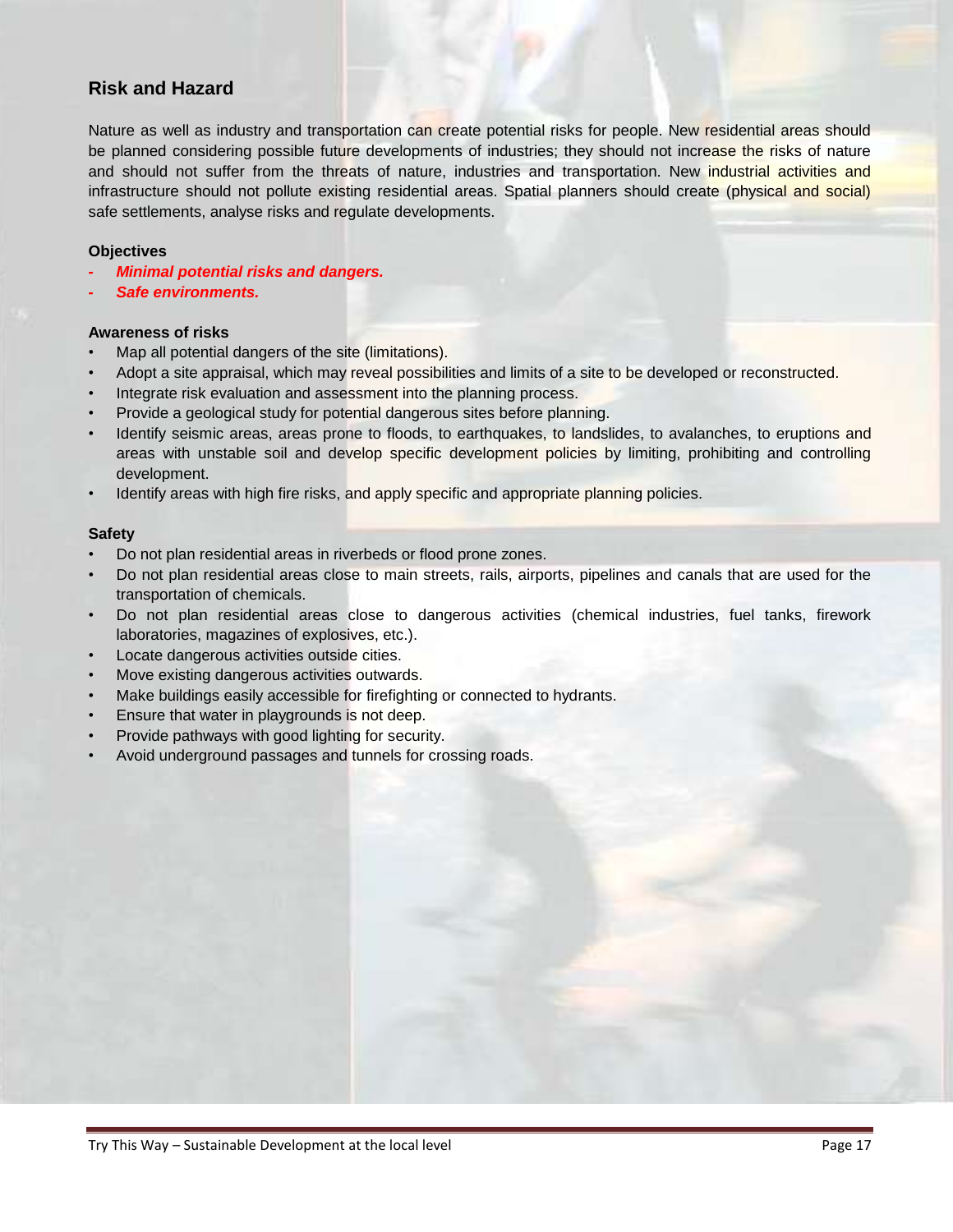#### **Social quality**

Social exclusion affects groups that are marginalised either socially, economically, physically and culturally. Spatial problems such as decay, deterioration and pollution contribute to social exclusion. All problems should be addressed in a co-ordinated way. By solving spatial problems and influencing spatial developments planners can contribute to the well being of the population.

#### **Objectives**

- **- Healthy, secure and attractive environments, where people like to live and stay.**
- **- Social cohesion and responsibility.**
- **- Easy access for all to services.**

#### **Health and security**

- Stimulate a good microclimate and a healthy and pleasant environment.
- Stimulate the feeling of safety and stimulate a human atmosphere.

#### **Social equity and cohesion**

- Stimulate access to social, cultural and health services, public transport, retail and recreation.
- Locate residential zones nearby services, facilities and transport networks. All basic facilities should be provided within walking distances.
- Promote social mix in neighbourhoods; promote mixture of functions and of private and public services and facilities.
- Do not plan neighbourhoods for social housing in isolation.
- Stimulate the availability of housing facilities.
- Stimulate privacy of dwellings, choice and diversity.

#### **Identity and orientation**

- Consider beauty and harmony of forms and structures as an essential element in urban design.
- Consider typical elements and structure as identifiable elements which enhance both the historical continuity and the identity of place.
- Avoid too high heterogeneity of forms and structures, make it clear and simple.
- Create a neighbourhood concept in designing new residential areas, make use of historical and cultural elements to enforce local identity.

#### **Quality of public space**

- Consider quality of housing and accommodation as very important for the well being of the population.
- Strive for an overall high quality of the built environment as a legacy to present and succeeding generations.
- Plan residential areas with inner courtyards, which enhance the feeling of belonging and safety. Make them a public space or a play-ground and make them car-free.
- Plan safe playgrounds; make them accessible to all.
- Plan spaces where people can express themselves by means of minor arts (mural painting, graffiti, etc.).
- Furnish public gardens with wooden banks and tables but also with water basins and facilities for children's play.
- Avoid anonymous places and (parts of) public spaces where people can hide from the sight of others.
- Secure good visual connection to the street and the inner courtyards from each dwelling.
- Avoid very high residential buildings, which encourage isolation.
- Design dwellings taking into account the needs of the inhabitants (e.g. ground floor flats for older people or families with children).
- Consider that basement flats are provided with a tenant garden on one side to encourage gardening.
- Provide quiet spots within gardens or parks with gentle lapping waters.
- In areas with dominating winds, provide tree planting and alignment as wind screens.
- Provide alternation of shady and sunny spots.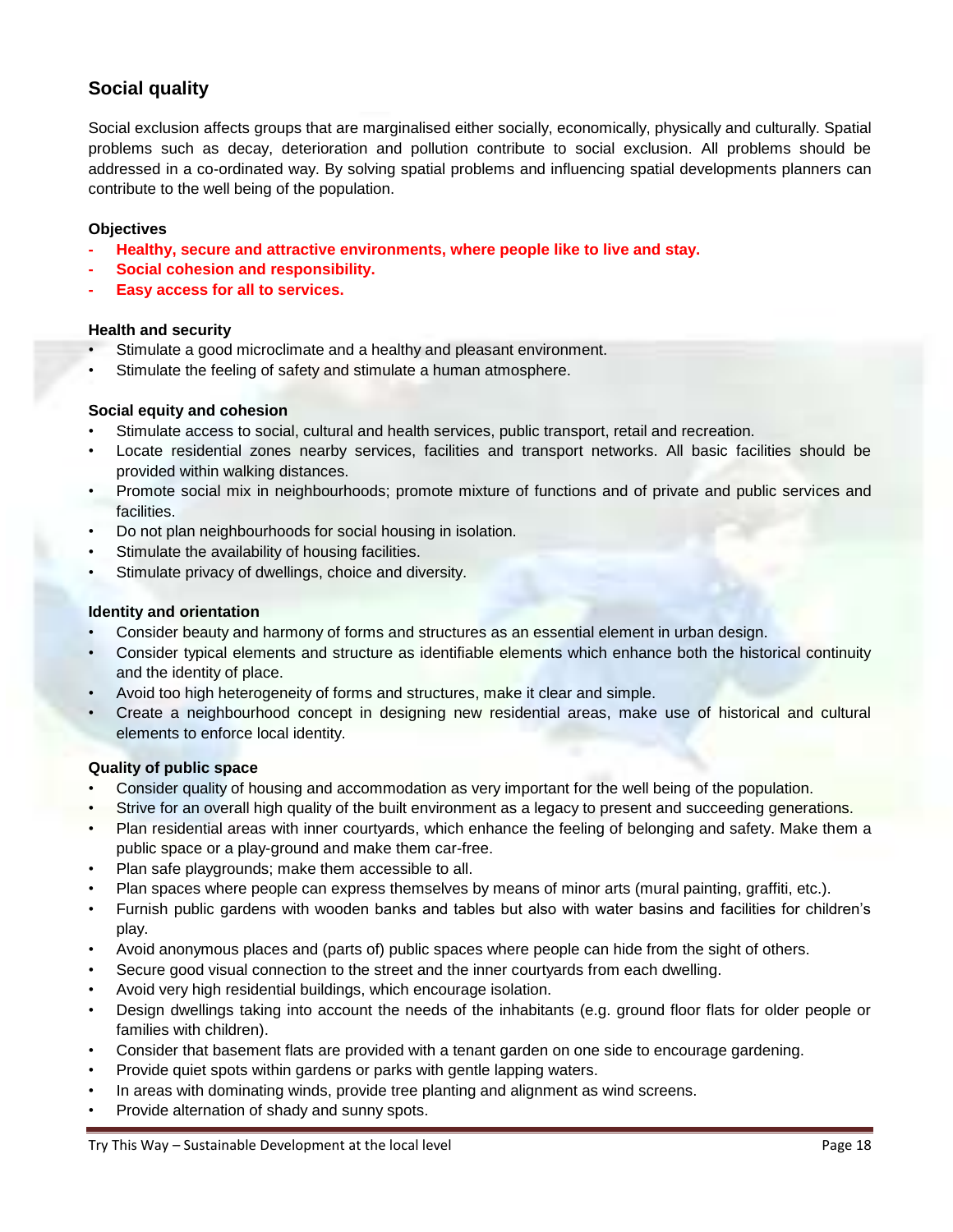• Plan cycle and pedestrian routes in sunlight; parking spaces are suitable for shade.

#### **Part 3 - Steps towards Sustainable Development**

#### **Policy preparation**

At the outset of spatial development processes, agreements about objectives should be reached. The spatial planner is, on basis of experiences in different stages, well situated to contribute to spatial policies. The spatial planner may act as a mediator to reach agreements between various sectors showing various possibilities and impossibilities. Adequate communication with and involvement of relevant actors is crucial during the whole process of policy preparation. It is important to involve all relevant public and private actors as early as possible in the process so that they can deliver input and feel committed. Wide participation may well cause delays, but it works because policies are still general and understandable. Methods of communication (as early as possible) should be chosen carefully. Language and cultural differences are very important.

Local Agenda 21 can play a crucial role in the process of policy preparation. The differences between countries about the role of the Agenda are huge. Interaction with relevant actors (including citizens) should take place throughout the entire process of policy preparation. It is therefore interwoven in task appraisal and the preparation of policy. When the policy has been formulated, communication about it is essential.

#### **Objectives**

- *- Consistency during the entire planning process.*
- *- Agreements about objectives and the sustainable development ambitions.*
- *- Integration, vertical (between policy levels) and horizontal (between sectors).*
- *- Involvement and support by open communication during the different stages of the policy preparation process.*
- *- Communication in a tailor-made way according to the different target groups and in understandable terms.*
- *- Communication to all actors about the objectives of the policy and the values included in the term sustainable development and what it means specifically for their interests.*

#### **Task Appraisal**

- Relate the policy to plans and policies adopted by other local authorities, at national, regional or sectoral level for compliance with aspects of sustainable development.
- Identify potential inconsistencies between development policies and plans adopted earlier.
- (Re)formulate and (re)define the scope of the envisaged policy in relation to sustainable development.
- Define the limits of intervention and its possible effects (in time and space).
- Define possible available financial resources from different sectors and administrative levels.
- Formulate the process, prevailing policies, intended objectives and targets.
- Prioritise key objectives and targets.
- Fix the terms within which solutions must be found and improvements must be carried out.
- Ensure that adequate technical support for the whole planning process is provided.
- Ensure that sustainable development criteria are included in the policy so they can be secured in contracts with both public and private bodies.
- Ensure that assessment procedures of sustainable development in policy are applied very early in the process.
- Check that planning regulations or laws are consistent with sustainable development criteria; if not, preparation or application of some policies may be difficult, time-consuming or impossible to implement.
- Make or suggest the necessary amendments to the planning laws and regulations (if possible) to meet the objectives of sustainable development.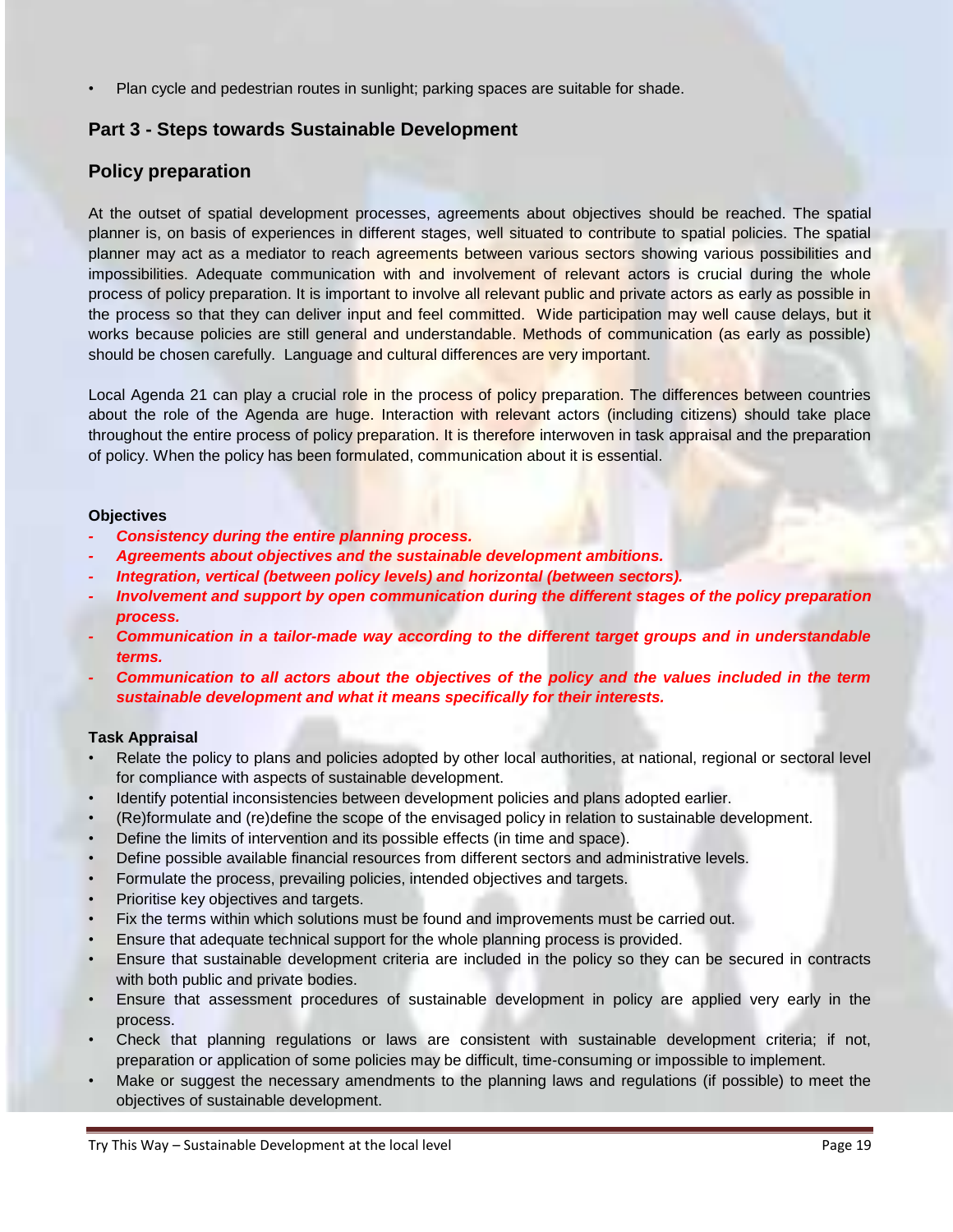- Publish all information and steps regarding the planning process widely and precisely which means the right information to the right target group for instance in central places of cities (squares, pedestrian streets, public buildings, etc.), newspapers, TV, etc.
- Start a Local Agenda 21 process to raise awareness and overcome public indifference; this may result in the public demanding for more sustainable policies.

#### **Preparation of policy**

- Strive for the integration of sectoral policies and for an interdisciplinary approach; show different sectors how their interests may be affected.
- Formulate the tasks for all actors in terms of sustainable development and widen the scope taking into account all affected aspects.
- Discuss sectoral goals of and with each of the actors to identify consensus and conflicts.
- Organise or stimulate meetings between the actors to acquaint them with each other's interests and approaches; the effect is that actors, among them the approving bodies, are better informed and committed.
- Organise public meetings where interested citizens, targets groups and the initiators come together to discuss issues of common and of individual interests (which may be linked to Local Agenda 21 activities).
- Inform clearly and widely about roles (who has a role in decision-making), realistic expectations (interests may remain different), the time schedule (legal procedures must be observed), and budget restraints.
- Make inventories of opinions (including people's wishes), solutions of all actors; interrelate them and try to prioritise them.
- Make use of information collected in interviews and questionnaires. Be selective and use samples.
- Find agreement among actors based on their actual and long-term interests.
- Expose possible conflicts between long-term benefits for society and short-term individual interests; this may open the way towards informal agreements, compromises or fiscal compensations and (long-term) modification of legal requirements.
- Bring forward good examples of sustainable development to allay scepticism.
- Identify potential effects of a policy on the environment, e.g. social and economic aspects, and identify measures envisaged in order to avoid, reduce and, if possible, remedy significant adverse effects, or find main alternatives.
- Make use of an assessment, so that there is a systematic appraisal and comparison between various development policies.

#### **Communication about the policy**

- Inform people about the policy, bearing in mind:
	- Never speak to people about sustainable development but rather about the quality of the living or built environment. A scientifically accurate definition is less important than awareness of the importance of long-term effects on the eco-system and society;
	- Make it clear at all times that sustainable development seeks to establish a long-term stable balance between ecological, social and economic development;
	- Never speak to the lay public in terms of laws or technical regulations, but use clear and easy examples to show them what the result may be.
- Remember that the better the lay public is informed about the policy, the less likely it is that people will oppose it for invalid reasons.
- Show successful good examples.
- Make citizens' reactions also known to technicians and politicians.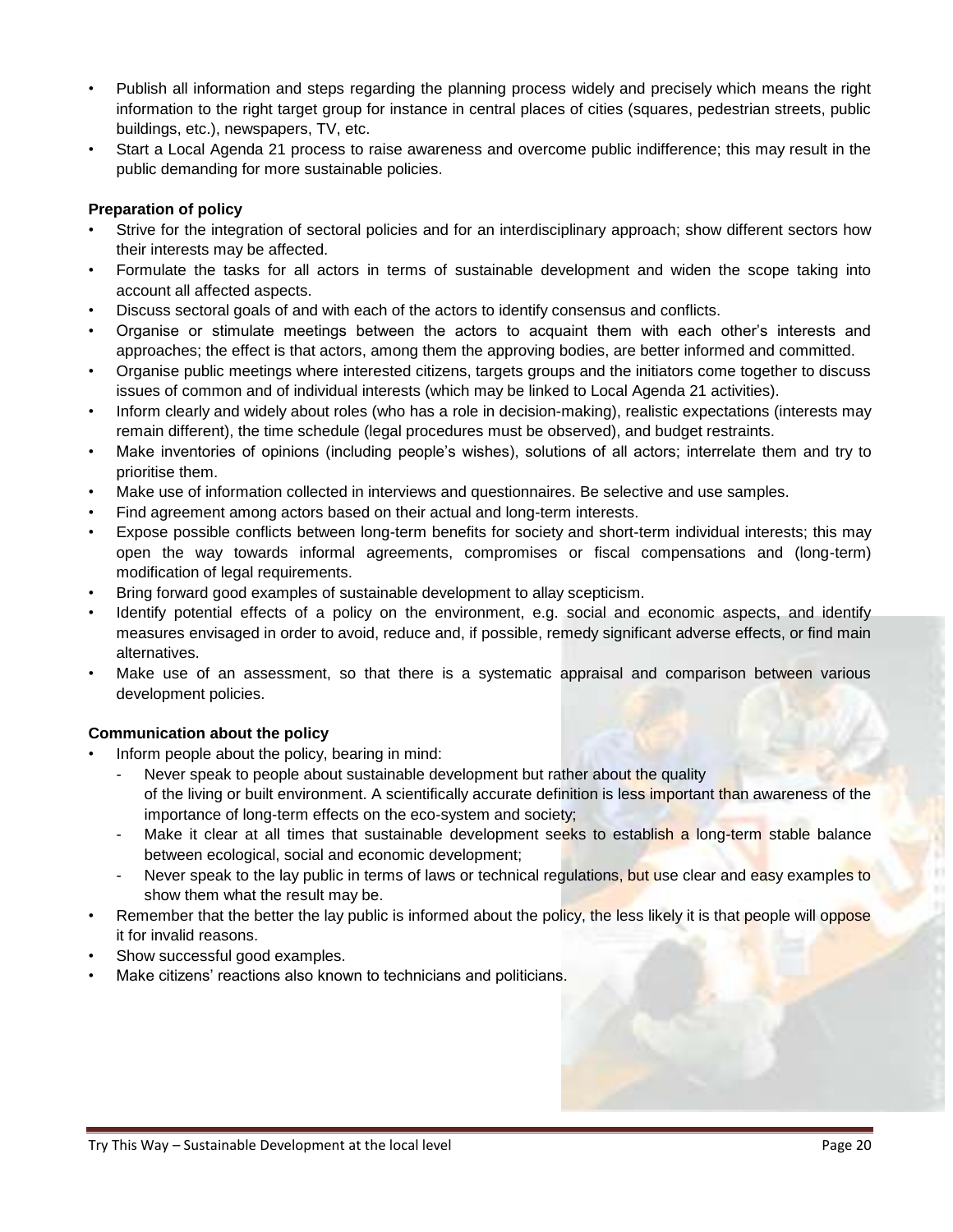#### **Plan design**

Designing outlines of spatial developments belongs to the core of planners' activities. Sustainable development requires fitting in the wider environment, reusing existing systems and features and securing priorities to slow modes of transport, ecological values, human well being and safety. This should be achieved by integrating sectoral contributions, involving the public and other administrative levels and by building commitment of all involved.

#### **Objectives**

- *- Continuity in the plan design of sustainable development objectives and ambitions derived from the stage of policy preparation.*
- *- Transformation of sustainable development in specific proposals and functional solutions.*
- *- Integration of interests of relevant actors with the public interest.*

#### **Project & site appraisal**

- Appraise the project and re-formulate the appointment to take sustainable development objectives into account. Ask for client confirmation.
- Make an inventory of accepted policies, trends, programmes and possible/feasible options.
- Analyse on maps existing systems, patterns and characteristic elements within the planning area and in the surrounding areas. Point out relations and barriers in the planning area and between the planning area and the surrounding areas.
- Fit the site and the programme to each other. Be critical about mismatches between site and function, report on them early and advise reconsideration of the site.
- Make a SWOT analysis (analysis of Strong and Weak aspects, Opportunities and Threats) of the area in relation to the programme.
- Discuss the results of appraisal of the site, programme and the SWOT analysis with all relevant parties, including citizens. This can be part of Local Agenda 21.
- Consider the possibility of a design competition.
- Aim to start with a pilot project, which provides a clear contribution and can immediately be translated into sectoral standards and procedures geared to the local situation.

#### **Integrative design approach**

- Be aware that every plan is different (and difficult), which means determining the best solution for those specific circumstances.
- Monitor required adjustments and improvements during the stage of plan design.
- Design from global and abstract into detailed and concrete options.
- Start by analysing and drawing the main transport network (road, rail) and the water and ecological network of the area surrounding the project area. The transport network has a guiding effect on highly dynamic functions, and the water and ecological network has a guiding effect on low dynamic functions.
- Designate land uses, putting emphasis on coherence within the planning area but also with the surroundings (regional level or city, depending on size and site of planning area).
- Develop different models of desirable main transport and water networks.
- Integrate linear networks, nodal and zonal systems on maps in the models.
- Structure (nodal) elements dedicating areas to all programmed functions (mixed and/or zoned) in connection to the different models.
- Work with some (3-5) alternative integrated models in which different sectoral solutions are combined and proposed on basis of a sustainable development SWOT analysis. Analyse relative advantages and disadvantages of the models and open this for discussion (if possible, linked to Local Agenda 21).
- Show how sectoral aims can be achieved in a sustainable integrated solution.
- Sketch graphic concepts, combining qualities and mitigating disadvantages.
- Develop ideas, sketches, drawings, references for different areas and characteristic details.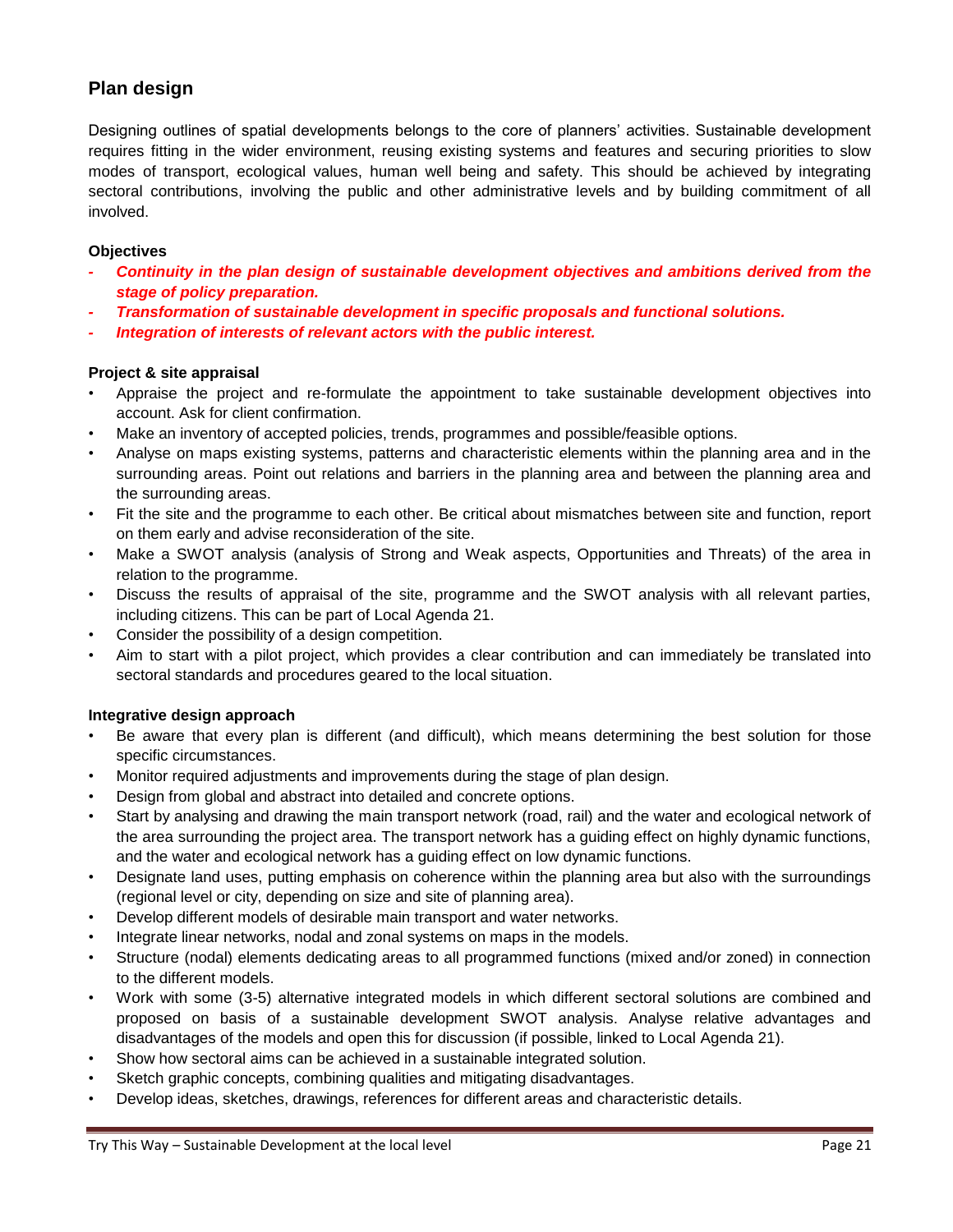- Carry out design studies for various locations in order to facilitate the choice of location on these alternatives.
- Provide also a series of alternative design for just one location in order to obtain a more objective picture of the possibilities and capacities.
- Differentiate densities of dwellings in areas: high densities around railway stations and in city centres and low densities in areas which are ecological valuable.
- Differentiate (potential) spatial characteristics and qualities.
- Incorporate in the layout design the retention of existing features and their visual setting, the visual and physical relationship of the site to town and landscape.
- While drawing the plan, remember to use clear and understandable signs and symbols, avoid redundancy.

#### **Participatory design**

- Involve sectors and actors as early as possible in the design process.
- Involve participants of the policy preparation stage.
- Involve participants of the implementation stage.
- Involve future users.
- Involve relevant parties on both sides of territorial administrative boundaries in order to co-ordinate developments and to organise (physical) continuity and cohesion.
- Collaborate with other experts as much as possible; ask for their opinion on technical matters in a way that stimulates creative solutions towards sustainable development.
- Find effective ways to commit architects and landscape architects to the same efforts, start dialogues with them about qualities.
- Find commitment for experiments and consider an alternative scenario in case of failure or resistance.
- Start negotiations about alternative solutions (e.g. transfer of planning rights to other locations).
- Negotiate on the basis of feasible goals and interests. Isolate the problem and propose alternative solutions fitting interests better, mediate between interests.

#### **Communication about plan**

- During presentation of the plan use simple language, define the plan as precisely and as simply as possible.
- Communicate benefits of plan proposals specifically for different target groups and visualise improvements if participants do not recognise their interests reflected in the planning document.
- Show different packages of qualities as much as possible explicit and show how one quality may compensate for another.
- Link the plan to existing programmes such as Local Agenda 21.
- Highlight improvements of qualities for longer term and bigger scales.
- Highlight specific design parameters that will improve the quality of the environment (aesthetic parameters, landscaping, etc.) with simulated computer graphic or 3D-paintings.
- Show examples of good experiences else-where.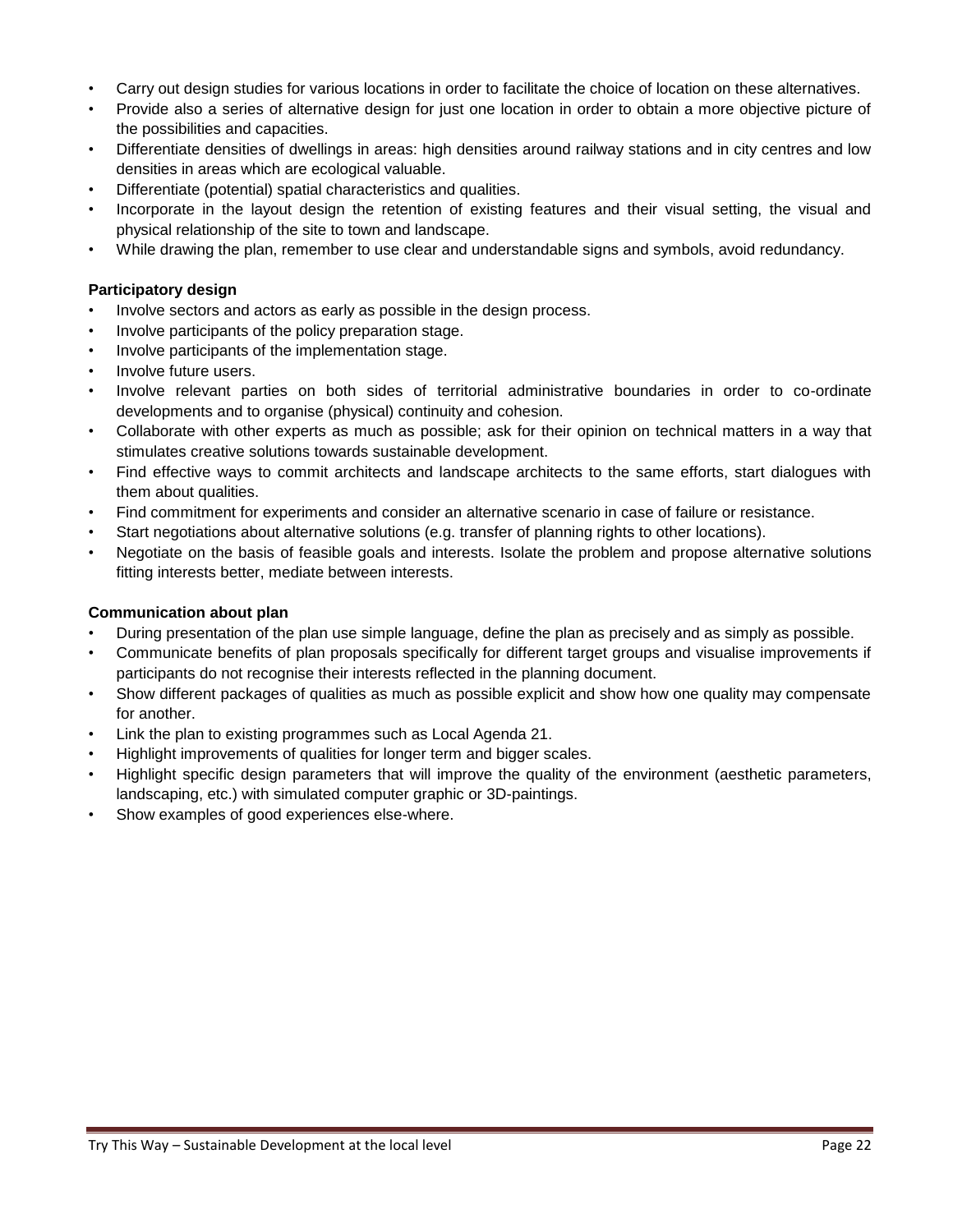#### **Plan approval**

Local plans which have to be adopted politically and approved by higher levels of administration, may sometimes state goals that are locally much appreciated, but not supported by the higher authorities. The reason can be twofold. These higher authorities sometimes tend to react from a sectoral viewpoint, or it may be that vertical integration was not sufficiently addressed. The spatial planner should involve approving actors within the preparation of the local policy and plan design in order to acquaint them with local problems, (integrative) considerations and objectives.

In different planning systems, plan control and approval are differently organised. If local plans can be interpreted in different ways, plan approval and appeals are very important. The development control process is a vital part of planning in some countries, linked to the implementation stage.

#### **Objectives**

- *- Avoidance of unforeseen reactions that disturb the process.*
- *- Reliability of approving agencies.*
- *- Co-ordinated local and regional development policies.*
- *- Commitment to sustainable development through different scales.*

#### **Commitment**

- Involve officials of different administrative levels in the earliest stages.
- Mobilise responsible local politicians to contact higher authorities early.
- Communicate locally supported objectives to approving authorities.
- Integrate reactions of different approving authorities by organising joint meetings.
- Contact approving officials without hesitation to ask whether they need more information, other considerations, etc.
- Inform and consult with approving officials better too much than not enough.

#### **Pro-active plan control**

- Encourage planning officers dealing with development control to develop planning negotiating skills to convince developers and achieve planning agreements with applicants, maximising sustainable planning gains.
- Encourage planners working for approving and controlling authorities to acquaint themselves with local actions to prepare policies and plans in early stages.
- Analyse existing policies at different levels: what are their effects on local sustainable development and how does the plan address the objectives?
- Analyse and communicate sectoral inconsistencies and barriers to sustainable development in order to organise at least informal support.
- Prepare guidelines (edited by the approving officials), which will be used to test plans taking sustainable development into account.
- Be informed about draft versions of the plan and deliver input to the plan.

#### **Communication about decisions**

- Avoid stereotyped reactions by informal discussions about draft plans.
- Keep informed all involved parties about the stages of approval and other authorities' reactions.
- Inform all parties, including those involved in public participation, about final decisions.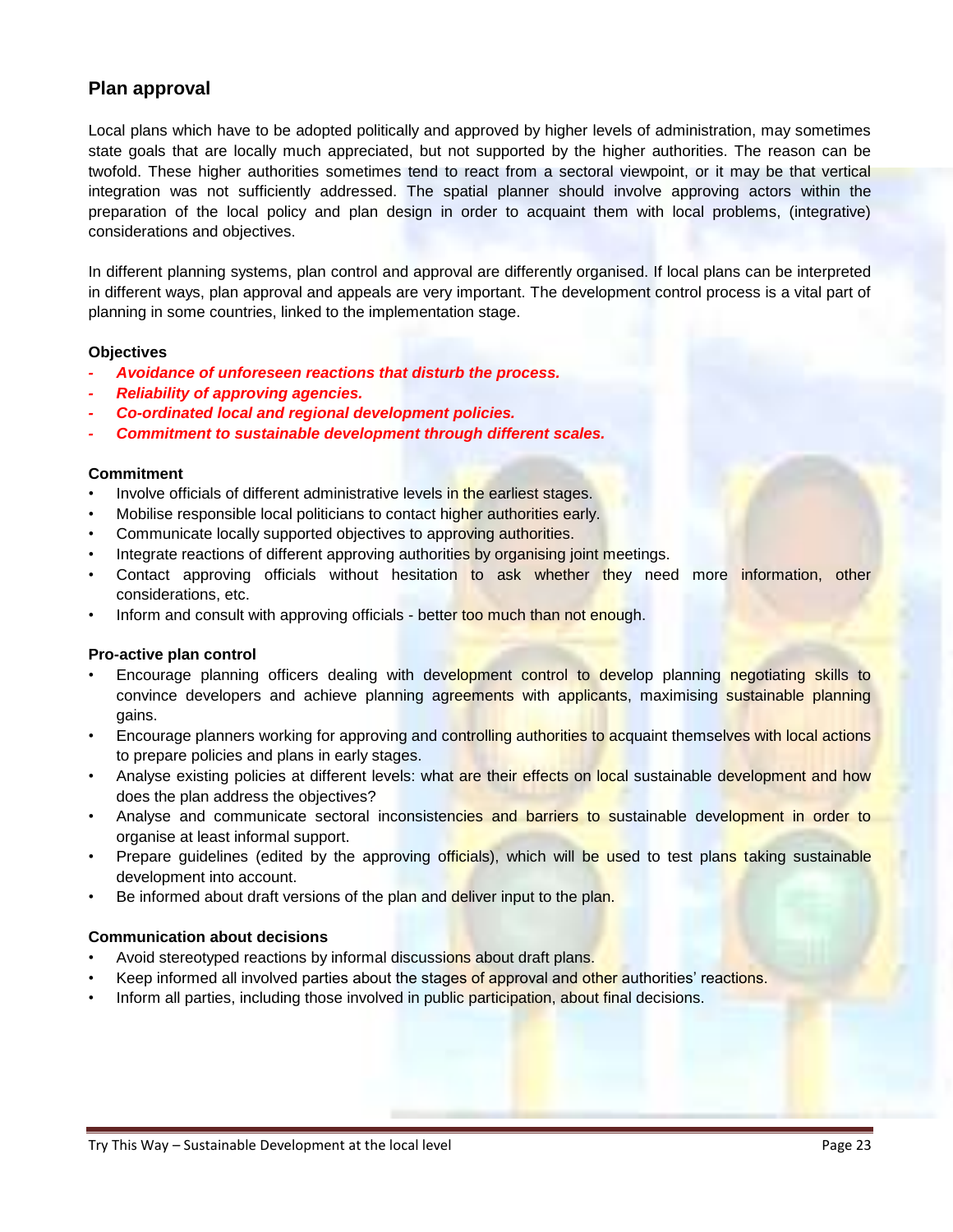#### **Implementation**

The stage of implementing a spatial development plan is essential for the physical result of previous intentions. Interventions that disturb the existing reality are concentrated in the construction phase, and care is needed. At the same time, final modifications of plans and details are carried out for practical reasons, sometimes destroying carefully agreed details. This may be avoided by awareness of the importance for sustainable development by parties involved in the implementation stage and by prescribing procedures securing quality aspects. The planner should communicate the objectives and the chosen solutions with the project developers, architects and constructors.

#### **Objectives**

- *- Implementation of the objectives and targets that were only words on paper in the previous stages.*
- *- No pollution, damage or reduction of qualities during the implementation stage.*
- *- Development of new solutions in practice.*
- *- Involvement of local people in the implementation process.*

#### **Administrative support**

- Address bureaucratic slowness and legal difficulties by setting adequate deadlines and agendas; anticipate alternative actions.
- Provide good supervision in this phase with clear criteria for sustainable development; implementation may alter in response to unforeseen situations and affect sectoral interests or the results of the plan.
- Identify early and notify parties directly of alterations affecting sectoral interests.
- Strive for decentralisation of responsibility for resources.

#### **Choice of partners**

- Involve local people actively. It makes implementation easier and helps to avoid public indifference or abdication of responsibility.
- Involve human resources such as co-operative building, establishing of self-help interventions ('build-ityourself') and willingness of co-operation partners and groups to help. Direct involvement of local people and their agreement on plans will help them to create their own space and reaffirm a shared identity.
- Implement plans that will initiate a series of private sector actions. The involvement of the private sector is crucial to support the plan (including financially).
- Encourage private/public partnerships to implement sustainable policies.
- Choose partners with the most sustainable and cost-effective plan to implement. The time for preparation, implementation and funding of the plan is crucial for success.
- Choose or advise selection of project developers, architects and other experts who are explicitly committed to sustainable development.
- Make use of sustainable development criteria in contracts with the private sector.
- Challenge all involved parties, and where relevant the public, to find creative solutions for problems of implementing sustainable development.

#### **Site management**

- Relate to existing programmes (such as Local Agenda 21), policies and activities, which may support the implementation of sustainable development.
- Identify elements or parts of the plan which implementation enhances commitment and generates consensus.
- Identify physical factors that may jeopardise sustainable results.
- Prioritise key projects to be implemented first; they may have an advantageous effect.
- Prescribe and use standardised procedures for practical actions on site during implementation regarding the protection of trees and existing buildings, waste treatment, the use of toxic materials, pumping away water, soil deposit.

#### **Communication about progress**

- Communicate successful efforts of construction firms and others to achieve sustainable development.
- Reward creative practical solutions.
- Communicate successful results in a way that builds shared pride among all involved parties.
- Relate communication about the implementation of the project to (existing) Local Agenda 21 activities.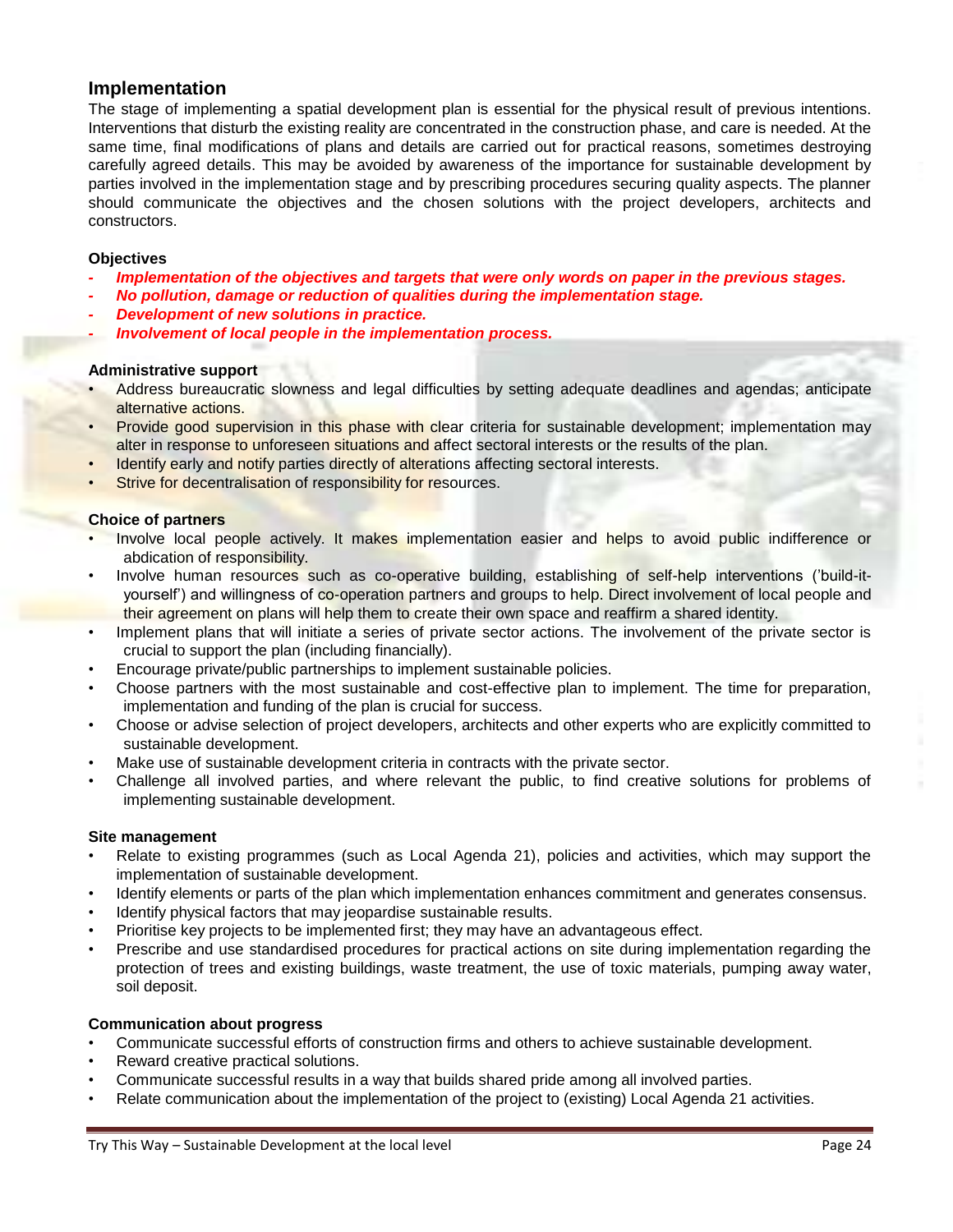#### **Monitoring**

Monitoring spatial development processes is essential to measure the progress and to adapt the development policy as well as the plan. It helps to build evidence needed to increase the support for sustainable development. Monitoring may feed the dynamic process with new data and enables to adapt to new circumstances. Planning should be flexible. Indicators related to the policy choices and planning solutions should be agreed. Easy applicability of the results of monitoring helps the planning process to be cyclic. It is important that planners are involved in monitoring.

#### **Objectives**

- **- Improvement of spatial development policies.**
- **- Improvement of spatial development plans.**
- **- Learning during and for the benefits of the plan.**
- **- Building knowledge and consensus about the effectiveness of measures for achieving sustainable development.**

#### **Monitoring system**

- Develop a specific monitoring plan determining who, when/how often, and what.
- Prepare a timetable setting out targets and performance indicators by which progress will be measured.
- Create a relevant database and keep it updated.
- Update and review plans as soon and as often as necessary.
- Make sure for the long term that research and monitoring are carried out in co-operation with the planners in the Planning Departments.
- Interchange (if possible) planning officers from the plan making into the development control section (or vice versa) and collaborate with both. In this way experience gained from these two sections will help greatly the monitoring and plan updating process.

#### **Indicators**

- Combine the criteria for evaluation with the goals of the policy and the plan.
- Make sure that there is general agreement about the indicators before they are applied.
- Adopt indicators that are clear and controllable.
- Adopt indicators that are measurable, accessible and consistent.
- Adopt indicators that are significant within the local context.
- Adopt indicators that are sensible for changing conditions, and easily updated.
- Adopt indicators that are comparable with other programmes or plans.
- Relate monitoring to environmental impact and auditing studies.
- Relate monitoring to other audits of city's activities, of building stock, etc.
- Relate problems of present developments to the monitoring system in order to extend or change the use of indicators.

#### **Communication about results**

- Organise regular meetings with all relevant parties in order to examine progress to date, to identify outstanding tasks, to identify the need for future actions and to evaluate the adequacy of the resources being devoted to the activity/plan.
- Relate the outcomes of analyses of monitored developments to decisions to be taken about future developments.
- Co-ordinate the proposals for altering the plan.